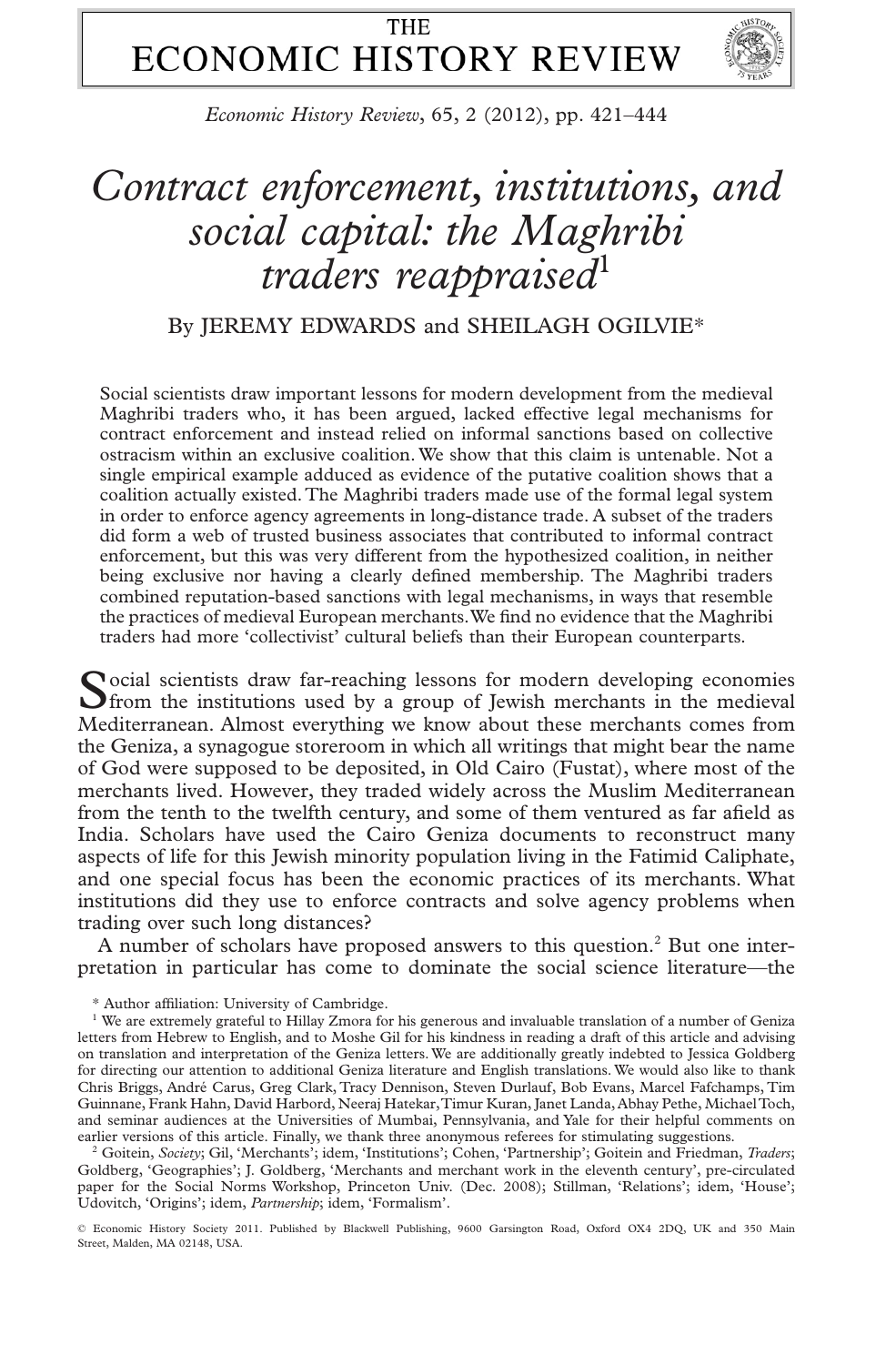coalition hypothesis proposed by Greif in the late 1980s and early 1990s.<sup>3</sup> According to this view, the Geniza merchants formed a well-defined and cohesive group based on Jewish religion and family origins in the Maghreb, and are therefore most appropriately termed the 'Maghribi traders'.4 Lacking effective legal institutions, Greif argues, these merchants relied on informal sanctions based on collective relationships within an exclusive coalition.<sup>5</sup> In Greif's portrayal, members of the Maghribi traders' coalition only used other members as agents, conveyed information about agent misbehaviour swiftly to other members, and collectively ostracized agents who cheated other coalition members.<sup>6</sup> Greif also argues that the Maghribi traders held 'collectivist' Judaeo-Muslim beliefs and norms in contrast to their 'individualistic' Christian counterparts, as shown by their failure to use family firms or legal enforcement. Maghribi collectivism, Greif claims, led to institutional and commercial stagnation compared to the individualistic Italians.<sup>7</sup>

This portrayal of the Maghribi traders is widely used to draw lessons for modern economies. Some deploy it to claim that complex economic transactions do not require public legal mechanisms, since the Maghribi traders successfully substituted private-order sanctions for legal enforcement.<sup>8</sup> Others mobilize Greif's model of the Maghribi coalition to argue that the social capital of closely knit networks can effectively support market-based exchange in developing economies.9 Still others use Greif's characterization of Judaeo-Muslim collectivism versus European individualism to argue that cultural differences explain institutional and economic divergence.<sup>10</sup>

A specific view of the medieval Maghribi traders thus plays an influential role in theories of economic and institutional development.Yet Greif based his portrayal on a very limited number of documents. Other scholars interpret these same documents quite differently, arguing that the Geniza merchants transacted in open and pluralistic constellations rather than a closed or monolithic coalition, $11$  established agency relations with non-Maghribi Jews<sup>12</sup> as well as non-Jews,<sup>13</sup> penalized fraudulent agents without using collective ostracism,<sup>14</sup> used formal partnerships alongside informal business cooperation,<sup>15</sup> enforced agency agreements using legal

<sup>3</sup> Greif, 'Organization'; idem, 'Reputation'; idem, 'Enforceability'; idem, 'Beliefs'; idem, *Institutions*.

<sup>4</sup> Greif, 'Reputation', pp. 861–2, 882.

<sup>5</sup> Ibid., pp. 857, 865–6.

<sup>7</sup> Greif, 'Beliefs'; idem, *Institutions*, pp. 269–304.

<sup>8</sup> Clay, 'Trade', pp. 203, 207–8, 214, 226; Faille, 'Trading'; Greif, 'Reputation', p. 866; idem, *Institutions*, pp. 58–90; McMillan and Woodruff, 'Order', pp. 2426, 2433–5; O'Driscoll and Hoskins, 'Case', p. 476.

<sup>9</sup> World Bank, *Report*, pp. 3, 5–6, 8; Durlauf and Fafchamps, 'Social capital', p. 1653; Miguel, Gertler, and Levine, 'Social capital', p. 757.

<sup>10</sup> Greif, *Institutions*, pp. 15–23, 39, 45; North, *Understanding*, p. 136; Aoki, *Analysis*, pp. 10, 73.

<sup>11</sup> Goldberg, 'Geographies', pp. 31, 36–7, 156, 177–80, 184–5, 244, 282–94; Toch, 'Netzwerke', pp. 230–1; Udovitch, 'Formalism', pp. 74–5.

<sup>12</sup> Goldberg, 'Geographies', pp. 31, 36–7, 156, 177–80, 184–5, 244.

<sup>13</sup> Ackerman-Lieberman, 'Partnership', pp. 56–7; Friedman, 'Qus· ayr', p. 401; Gil, *Countries*, p. 687; idem, 'Jews in Sicily', p. 122; idem, 'Merchants', pp. 281–2; Goitein, *Studies*, p. 350; idem, *Society*, vol. I, pp. 72, 85, 105, 116, 262, 281, vol. V, p. 4; Goldberg, 'Geographies', pp. 90–1, 177–80; Margariti, *Aden*, pp. 155–8, 203–5, 213–14; Stillman, 'House', pp. 20, 23; idem, 'Relations', pp. 314, 350–2, 365–70; Toch, 'Netzwerke', p. 233; Trivellato, *Familiarity*, pp. 14, 284.

<sup>14</sup> D. Harbord, 'Enforcing cooperation among medieval merchants: the Maghribi traders revisited', Munich Personal RePEc Archive working paper, 1889 (2006), pp. 2–5, 28–9, 33–4.

<sup>15</sup> Ackerman-Lieberman, 'Partnership', pp. iii–iv, 2–3, 56, 122–3, 128–9, 136–8, 144–62, 195–7; Cohen, 'Partnership'; Gil, 'Merchants', pp. 274–82; Goldberg, 'Geographies', pp. 43, 152–8, 173–5, 179, 207–8, 227;

 $6$  Ibid., pp. 867–8.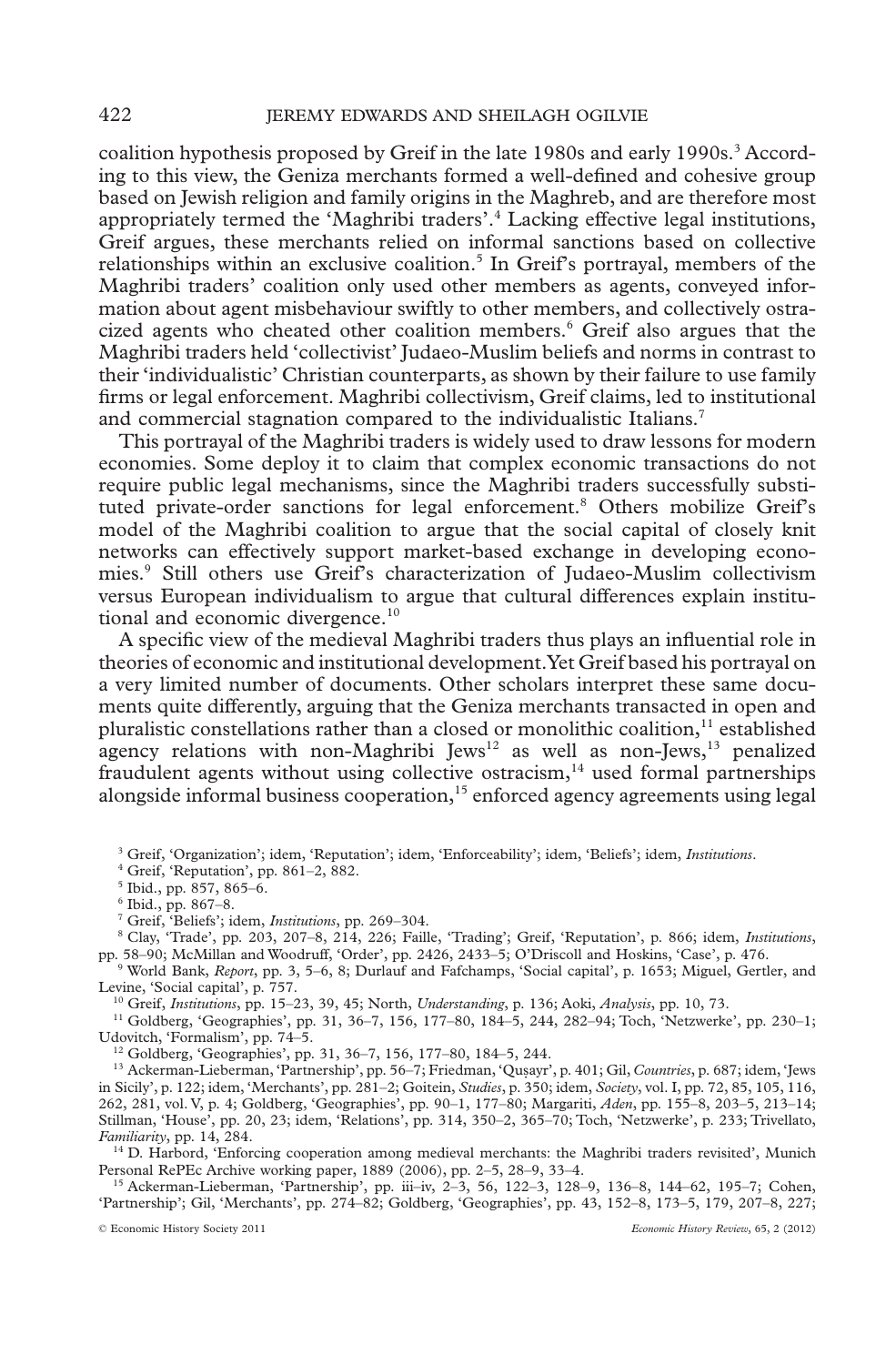#### MAGHRIBI TRADERS 423

mechanisms,<sup>16</sup> and formed family businesses like the Italians.<sup>17</sup> Since the 1990s, moreover,Geniza scholars have published a much larger corpus of mercantile letters which further support these alternative interpretations.<sup>18</sup>The time is thus ripe for a renewed examination of the historical evidence on the Maghribi traders and a critical assessment of any lessons they might hold for economic development.

This article seeks to provide such an assessment. It finds that the Maghribi traders based their agency agreements on legal as well as informal mechanisms. A subset of traders did form webs of trusted associates whom they called *ashābunā*, subset of traders did form webs of trusted associates whom they called *ashabitra,*<br>but these were very different from Greif's hypothesized coalition, in neither being exclusive nor having a clearly defined membership. The Maghribi traders used informal sanctions but also resorted to legal enforcement, in ways strongly resembling European merchants. We find no evidence that the Maghribi traders had more 'collectivist' cultural beliefs than their European counterparts. Their similarities are more striking than their differences.

I

For simplicity, we use 'Maghribi traders' to refer to the merchants recorded in the Cairo Geniza papers, since this term is established in the literature. But the existence of a distinct subgroup of Maghribi merchants who 'rarely establish[ed] agency relations with non-Maghribi Jewish traders'19 is open to doubt. Some (but not all) of the several hundred Geniza merchants had migrated to Old Cairo from the Maghreb, or their ancestors had done so, and some (but not all) of their trading ties were with merchants in the Maghreb. But Goldberg points out that Greif does not cite any instance in which a merchant requests a commercial task of a 'Maghribi', and notes that she finds no such examples.<sup>20</sup> Toch outright rejects 'Maghribi traders', arguing that Geniza merchants neither exclusively came from nor solely traded in the Maghreb.<sup>21</sup> Gil, the only scholar Greif adduces as believing in an exclusive Maghribi coalition, $22$  merely states that 'the merchants who wrote the letters we have before us were a separate and well-defined group among the Jewish population', not that this group exclusively used Maghribi agents.<sup>23</sup>

How strong is the evidence that the Geniza merchants enforced agency relationships using multilateral sanctions within an exclusive coalition? Several cases Greif adduces as evidence of a Maghribi coalition in fact simply show that merchants

<sup>17</sup> Ackerman-Lieberman, 'Partnership', pp. 137, 145–6; Goitein, *Society*, vol. I, pp. 180–3; Goldberg, 'Geographies', pp. 75, 175–6, 352; Stillman, 'House', pp. 21, 83; idem, 'Relations', pp. 49, 71–2, 78, 166; Toch, 'Netzwerke', p. 233.

<sup>18</sup> See esp. the Princeton Geniza browser at http://gravitas.princeton.edu/tg/tt/; Goldberg, 'Geographies', pp. 4–8, 52–4; Ackerman-Lieberman, 'Partnership', vol. II.

<sup>19</sup> As asserted by A. Greif, 'Contract enforcement and institutions among the Maghribi traders: refuting Edwards and Ogilvie', CESifo working papers, 2350 (2008), p. 25, reiterating claims advanced in idem, 'Organization', pp. 104–5.

 $^{20}$  Goldberg, 'Geographies', pp. 177-80; idem, 'Merchants' (see above, n. 2), p. 11, n. 84.

<sup>21</sup> Toch, 'Netzwerke', pp. 230–1.

<sup>22</sup> Greif, 'Enforcement' (see above, n. 19), pp. 26–7.

<sup>23</sup> Gil, 'Institutions', p. 151.

© Economic History Society 2011 *Economic History Review*, 65, 2 (2012)

Goitein, *Society*, vol. I, pp. 169–92; Harbord, 'Cooperation' (see above, n. 14), pp. 28–9; Toch, 'Netzwerke', pp. 230, 233; Trivellato, *Familiarity*, pp. 14, 283–4; Udovitch, 'Formalism', p. 72.

<sup>16</sup> Ackerman-Lieberman, 'Partnership', pp. iii–iv, 2–3, 104, 144, 155–6, 195–7; Gil, 'Merchants', p. 314; Goitein, *Society*, vol. I, pp. 172, 179, 251; idem, *Letters*, pp. 93–101, 177–81; Goitein and Friedman, *Traders*, pp. 167–236, 241–53, 542–3; Goldberg, 'Geographies', pp. 2–3, 33, 43, 69, 106–7, 166, 173, 184, 200–8, 219, 227, 297; Margariti, *Aden*, pp. 199–205; Trivellato, *Familiarity*, pp. 14, 283–4.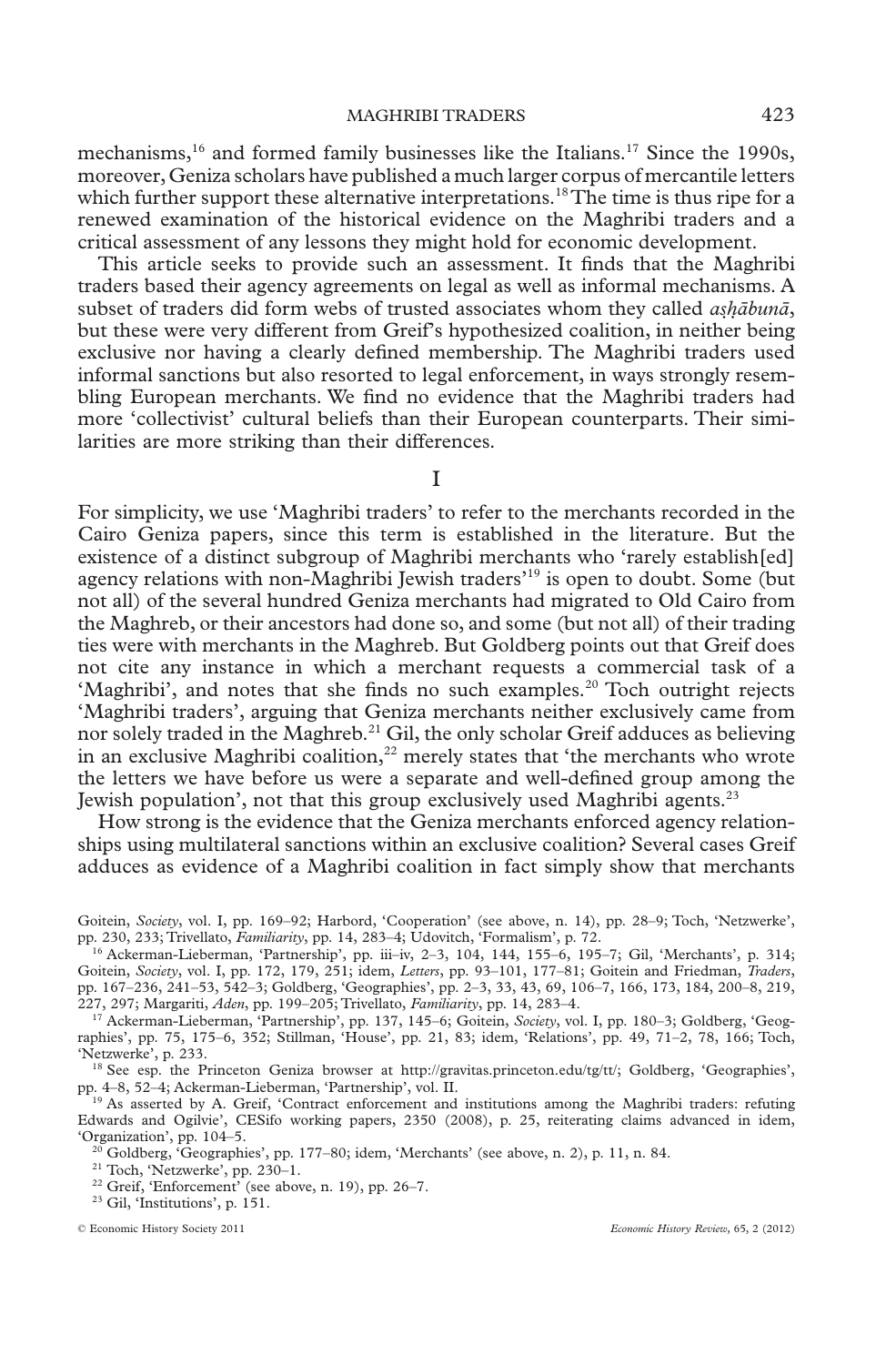valued their business reputations. Thus he quotes  $Y$ ūsuf b. 'Awkal in Fustat writing to Samhūn b. Da'ūd in Qayrawān saying, 'if your handling of my business is correct,<br>then I shall aan darus nood: <sup>24</sup> and daosiliae human in Sfan agresine to gave high an then I shall send you goods',  $^{24}$  and describes buyers in Sfax agreeing to pay a higher price for flax to maintain their honour.<sup>25</sup> But these cases merely show that Maghribi traders valued their reputations—not that they operated a coalition imposing collective sanctions. Reputation is important in many types of business relationship involving repeated interactions, including purely bilateral ones.Moreover, medieval European merchants who used legal sanctions also valued their business reputations, forgoing profit to maintain them.26 The Maghribis' value for business reputation does not show that they operated a coalition.

Greif puts forward five cases which purport to demonstrate the Maghribi coalition in operation.27 Since these are the only examples provided, let us consider each in detail. The first is that of Abūn b. Sadaqa in Jerusalem. According to Greif's exposition, a letter written in 1055 by Abūn shows that he 'was accused (although not charged in court) of embezzling the money of a Maghribi trader.When word of this accusation reached other Maghribi traders, merchants as far away as Sicily cancelled their agency relations with him'.28 Greif claims that this collective punishment was effective: 'only after a compromise was achieved and he [Abūn] had compensated the offended merchant were commercial relations with him resumed'.29

A closer examination of this letter<sup>30</sup> shows Greif's interpretation to be faulty.<sup>31</sup> For one thing, the letter contains no evidence that this conflict involved trade. Abun complains of being accused of 'consum[ing] the money' of an unidentified Maghribi individual, owing money to the authorities, and being importuned by administrators of inheritances. $32$  Owing money to the authorities was clearly not commercial embezzlement. Consuming the money of a Maghribi individual does not demonstrate that this was a case of commercial embezzlement, let alone an agency relationship between long-distance merchants; it could as easily refer to non-mercantile conflict over personal debts or inheritance. Abun's reference to being importuned by administrators of inheritances supports the latter interpretation. Indeed, Goitein's interpretation of this document is that Abūn had concealed a small sum of money left by a countryman to save it for the heirs, because the government confiscated the property of foreigners dying without local heirs.<sup>33</sup> Rumours then spread that Abūn had robbed the government (not the heirs) of a

<sup>28</sup> Greif, 'Reputation', pp. 868-9.

<sup>29</sup> Greif, 'Enforceability', p. 530.

<sup>30</sup> Original document in Taylor-Schechter Collection, Cambridge Univ. Library, TS 13J 25.12; English translation, from Hebrew version in Gil, *Palestine*, vol. III, pp. 218–24, published in Simonsohn, *Jews*, no. 105, pp. 209–12.

<sup>31</sup> For more detailed discussion, see J. S. S. Edwards and S. Ogilvie, 'Contract enforcement, institutions and social capital: the Maghribi traders reappraised', Cambridge working papers in economics, 0928 (2009), pp. 7–13.

<sup>32</sup> Simonsohn, *Jews*, no. 105, p. 210.

<sup>33</sup> Similar to the European 'droit d'aubaine'.

<sup>&</sup>lt;sup>24</sup> Greif, 'Reputation', p. 869.

<sup>25</sup> Ibid., p. 870.

<sup>26</sup> Byrne, *Shipping*, pp. 28–9; Court, '*Januensis*', p. 987; Dahl, *Trade*, pp. pp. 173, 192, 200, 271–3; de Roover, *Medici*, p. 21; Gelderblom, 'Governance', pp. 607, 620, 622, 624, 634; Goldthwaite, 'Medici', p. 23; McLean and Padgett, 'Florence', p. 233; Selzer and Ewert, 'Institutionenökonomik', pp. 24–5; idem, 'Netzwerke', pp. 37–8.

<sup>27</sup> Greif, 'Reputation', pp. 868–71; idem, 'Enforceability', pp. 530–1; idem, *Institutions*, pp. 66–71.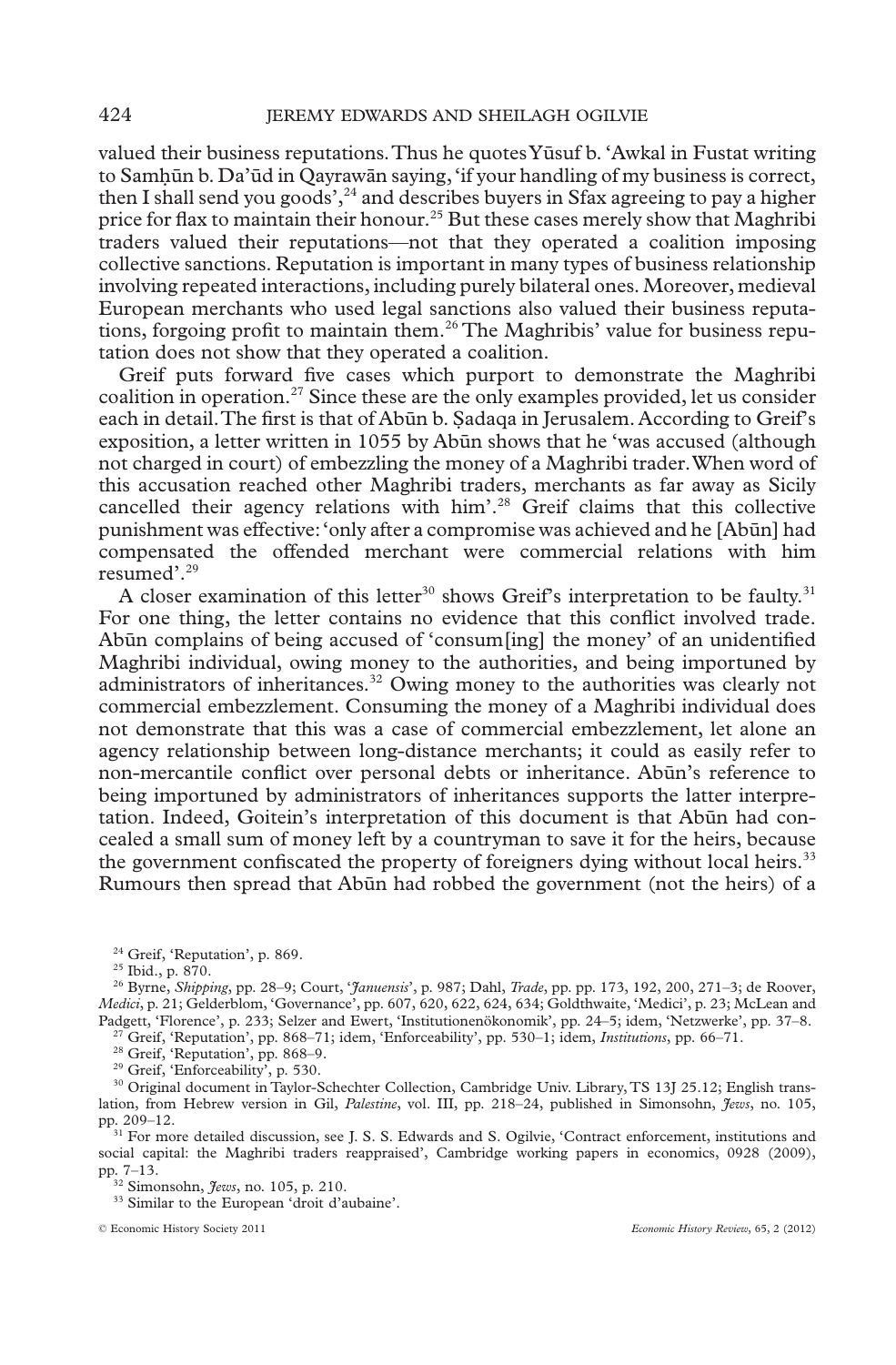large sum.These rumours reached his correspondent in Alexandria, rendering the 'excitable' Abūn furious.<sup>34</sup>

In an effort to rehabilitate his claim that Abūn had embezzled from a merchant, Greif adduces Abūn's reference to the unidentified Maghribi individual as '*alsheikh*' (sic), a term commonly used for merchants.<sup>35</sup> But '*al-sheikh*' ('the sheikh', that is, 'the elder') is an honorific used then as now for important men of all kinds.36The Princeton Geniza browser shows '*al-sheikh*' appearing in over 1,500 of the *c.* 4,000 transcribed documents, referring to a wide variety of men, including teachers, community leaders, scholars, the male party to a marriage, and the Muslim elders of the city of Palermo, among many others.37 '*Al-sheikh*' does not mean Abūn's individual was a merchant.

Greif also argues that 'the authorities' or 'the authority' in the statement 'you owe money to the authorities' is to be understood as referring to God, and asserts that 'the statement should not be taken literally but as a metaphor'.<sup>38</sup>This interpretation derives from a footnote by Gil,<sup>39</sup> which is speculative and differs fundamentally not only from Simonsohn's translation 'the authorities',<sup>40</sup> but also from Goitein's interpretation of this passage as indicating that rumours had spread that Abūn had 'robbed the government'.<sup>41</sup> The letter uses the word '*al-sultān*'; in Geniza documents, *'sultān'* can refer to a ruler with the title *Sultān* or to government authorities and secular powers more generally.<sup>42</sup> According to most Geniza scholars, therefore, Abun was accused of owing money neither to a merchant partner, nor to God, but to a prominent Maghribi individual and to the government.

A second problem for the coalition hypothesis is that this letter does not show that Abūn was accused informally without being charged in court. Quite the contrary. Abun was certainly the subject of informal rumours, but the accusations against him were actually stated in a public forum, since he exclaims, 'may God ban the person who wrote you solely on the strength of what he heard in the head's court'. Gil interprets this passage as showing Abūn complaining that 'his opponents pour abuse on him in the Muslim legal institutions'.43 Even if the accusation against Abūn had related to commercial agency, therefore, it was stated in a court. Any informal enforcement via denigration of Abūn's reputation was a supplement to formal institutions, not a substitute for them.

Nor does this letter show that Abūn's dispute was communicated to Maghribi traders throughout the Mediterranean. Rumours were circulating in Abūn's own city (Jerusalem) and in Alexandria, where his correspondent Havyim was located. Abun evidently feared that rumours had reached one other correspondent, Nahray b. Nissim in Fustat. This would suggest that information was being conveyed to immediate associates of Abūn around the eastern end of the Mediterranean—a maximum of about 315 miles.

- <sup>38</sup> Greif, 'Enforcement' (see above, n. 19), p. 19.
- <sup>39</sup> Gil, *Palestine*, vol. II, p. 220, n. 14.

<sup>41</sup> Goitein, *Society*, vol. V, p. 303.

<sup>43</sup> Gil, *History*, p. 168 (quotation); idem, *Palestine*, vol. III, pp. 218–24 (editorial commentary).

© Economic History Society 2011 *Economic History Review*, 65, 2 (2012)

<sup>34</sup> Goitein, *Society*, vol. V, p. 303.

<sup>35</sup> Greif, 'Enforcement' (see above, n. 19), p. 19.

<sup>36</sup> As in Goitein, *Society*, vol. V, p. 265; Wehr, *Dictionary*, p. 580.

<sup>37</sup> See http://gravitas.princeton.edu/tg/tt/. We gratefully thank an anonymous referee for this point.

<sup>40</sup> Simonsohn, *Jews*, p. 210.

<sup>42</sup> See ibid., vol. I, p. 414, vol. II, p. 608, vol. IV, pp. 38, 40.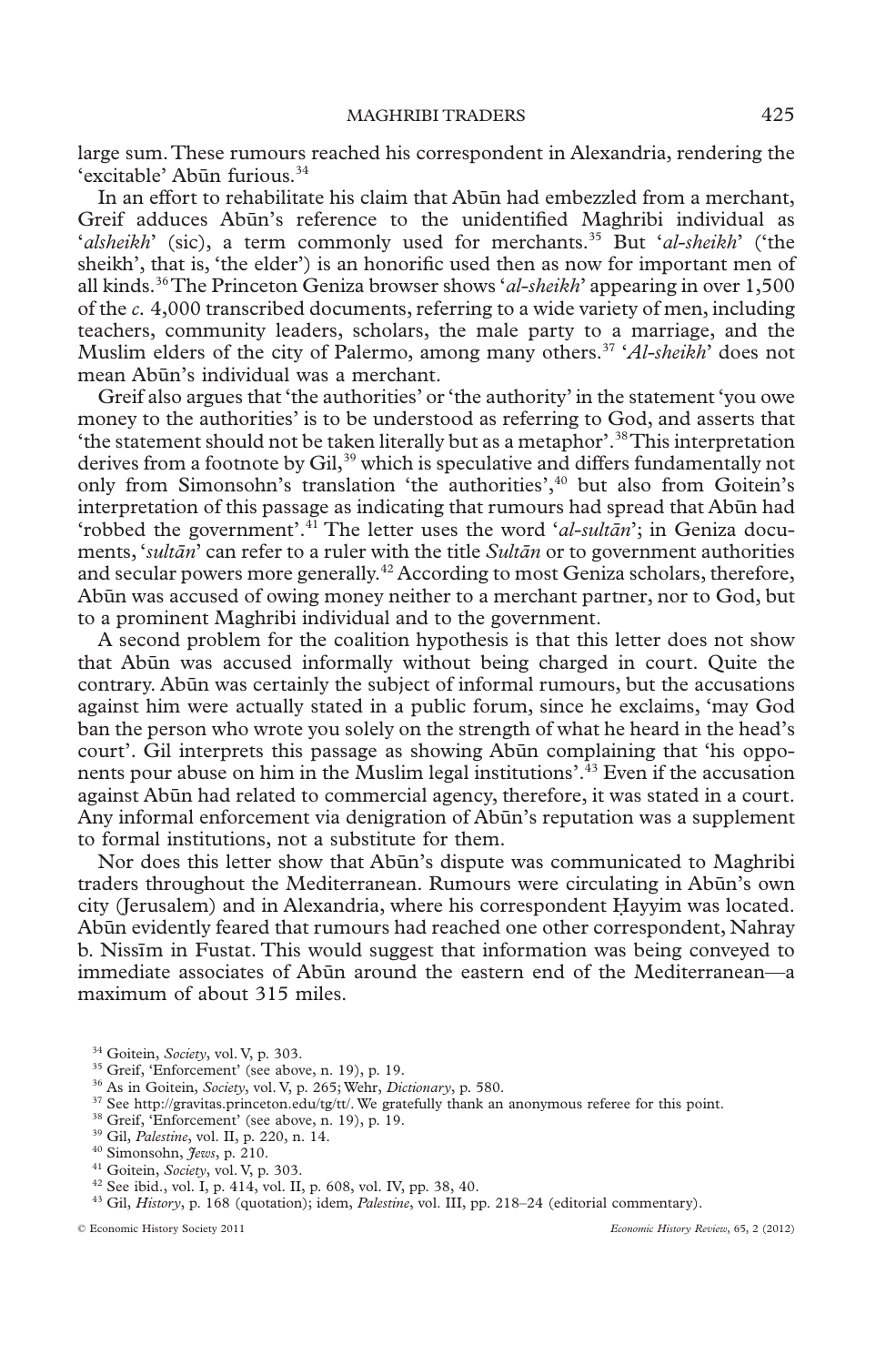The letter certainly does not support the claim that Maghribi traders 'as far away as Sicily' (1,312 miles from Jerusalem) cancelled agency relations with Abūn.<sup>44</sup> The only person mentioned as having possibly severed contact with Abūn is Nahray b. Nissīm in Fustat. In an effort to defend his original interpretation, Greif claims that Abū Sa'id Khalaf b. Salāma (in Alexandria) had also cut off relations with Abūn.<sup>45</sup> But this stretches the evidence. All Abūn says is that he and his brother-in-law have written to Khalaf but not yet heard back. Such expressions of concern are a constant motif in Maghribi letters<sup>46</sup>—unsurprisingly, given the difficulty of the mails—and cannot be regarded as evidence of ostracism. Greif also claims that Abūn's request that Hayyim send his regards to 'all our friends, the Maghribi travelers, each one by name' was unusual, and hence constitutes evidence 'that Abun was subject to multilateral response'.<sup>47</sup> But it was not unusual: Goldberg describes how 'merchants of Maghribi origin dwelling outside Ifriqiyya sometimes ask to be remembered to their Maghribi colleagues in their letters, request news of them, or report well-wishes'.48

The only reference to Sicily is in the toponym of the letter's addressee, 'Hayyim' b. 'Ammār al-Madīnī, named for *madīnat Sigilliyya*'; '*madīnat Sigilliyya*' means 'the city of Sicily, that is, Palermo'.<sup>49</sup> Hayyim was the merchants' representative in Sicily, but at the time this letter was written he was in Alexandria, he had not severed relations with Abūn, and there is no evidence that news of this dispute reached Sicily. Greif claims that Hayyim received this letter in Palermo,<sup>50</sup> but Gil records this letter as being sent to Hayyim in Alexandria,<sup>51</sup> and Simonsohn describes it as being sent to Hayyim, a 'merchant in Palermo, temporarily in Alexandria'.<sup>52</sup>

Finally, there is no evidence Abūn offered compromise or compensation to revoke any ostracism. Greif supports this assertion by footnoting three of seven surviving letters of Abūn.<sup>53</sup> One is Abūn's 1055 letter, which rejects all accusations and makes no mention of compromise or compensation. The other two, dated 1059 and 1064, do not even mention this dispute, let alone any compromise or compensation. Four further surviving letters by Abūn, dated 1064–5, also do not mention this conflict.<sup>54</sup> No empirical basis exists to claim that any collective ostracism led to compromise and compensation.

The second case cited to substantiate the coalition hypothesis manifests similar problems.<sup>55</sup> This is the complaint by Samhūn b. Da'ūd in Qayrawān that Yūsuf b. 'Awkal in Fustat had failed to pay or reassure two of Samhūn's creditors in  $F_{\text{scat}}$  is  $\frac{56 \text{ N}}{2}$  near home with the same theorem he through Samhūn's Fustat.<sup>56</sup> Yūsuf may have withheld payment because he thought Samhūn had

<sup>44</sup> Greif, 'Reputation', pp. 868-9.

<sup>45</sup> Greif, 'Enforcement' (see above, n. 19), pp. 20–1.

<sup>46</sup> Goitein, *Society*, vol. I, pp. 281–95; Goldberg, 'Geographies', pp. 213–16.

<sup>47</sup> Greif, 'Enforcement', p. 21 n. 30.

<sup>48</sup> Goldberg, 'Merchants' (see above, n. 2), p. 50, n. 84 (quotation); eadem, 'Geographies', p. 177, nn. 161–4.

<sup>49</sup> Gil, *History*, p. 269, n. 43.

<sup>50</sup> Greif, 'Enforcement' (see above, n. 19), pp. 19–20.

<sup>51</sup> Gil, *Palestine*, vol. III, pp. 218–24.

<sup>52</sup> Simonsohn, *Jews*, pp. 209–12 (quotation p. 209).

<sup>53</sup> Greif, 'Enforceability', p. 530, referring to Gil, *Palestine*, vol. III, pp. 218–33.

<sup>54</sup> Gil, *Palestine*, vol. III, pp. 218–33.

<sup>55</sup> More detailed discussion in Edwards and Ogilvie, 'Enforcement' (see above, n. 31), pp. 13–14.

<sup>56</sup> Greif, 'Reputation', p. 869.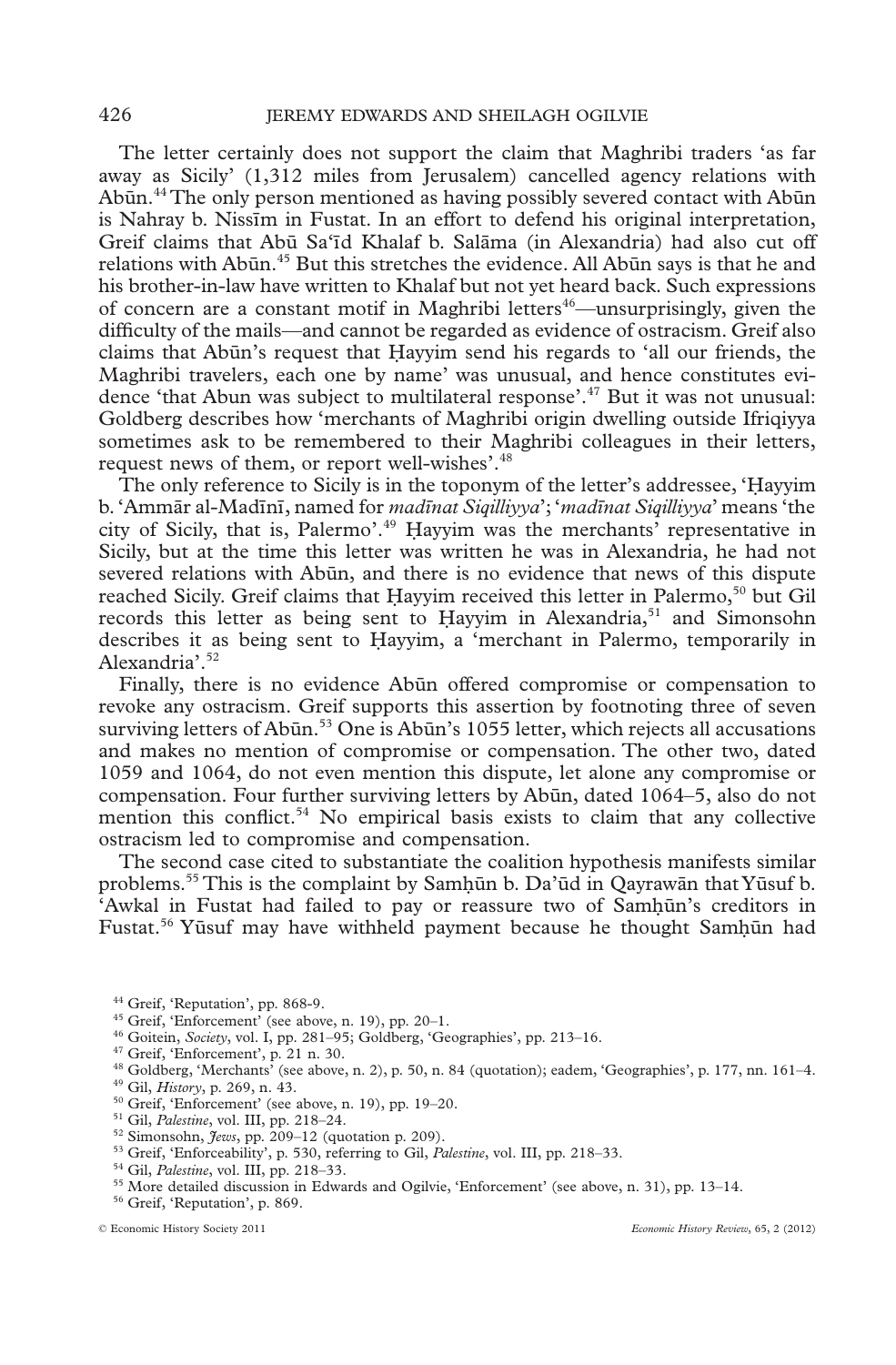improperly profited in exporting Yūsuf's goods to Spain. Samhūn complains that these unpaid creditors' 'letters vituperating me have now come here to everyone and my honor has been disgraced'.<sup>57</sup>

Viewed soberly, this case only shows that Samhūn's failure to pay was commu-<br>estad to the lagations of the two paralisting narries (Fustat and Osymurān) and nicated to the locations of the two conflicting parties (Fustat and Qayrawan) and that reputational sanctions were applied to their immediate social circles—that is, that Maghribi traders sometimes mobilized gossip to put pressure on recalcitrant creditors. But, as section IV discusses, merchants throughout medieval and early modern Europe did the same. Even for twentieth-century American businessmen, 'social networks serve as communication systems. People gossip, and this creates reputational sanctions'.58 These practices cannot be portrayed as specific to the Maghribi traders.

In the third case cited to support the coalition hypothesis, Maymun b. Khalfa in Palermo urges Nahray b. Nissīm in Fustat not to blame a third trader for alleged misconduct over shared profits on a shipment of wares since 'as you know, he is our representative and (this matter) worries all of us'.<sup>59</sup> Greif claims that Maymun 'feared that if the agent would be openly accused it would affect his relations with the agent, presumably since Maymun would have to participate in a collective punishment'.<sup>60</sup> But Maymūn's letter contains no evidence of any collective punishment being envisaged, let alone of Greif's notion that Maghribi traders 'were likely to participate in collective punishment even when they believed that the agent was honest'.<sup>61</sup> Maymūn's statement is more plausibly interpreted in terms of the role of the merchants' 'representative' (*wakil*), who provided warehousing, payment transfers, and commission-selling for absent traders.<sup>62</sup> An accusation against their *wakil* would naturally worry all Maghribi merchants by impugning the probity of someone who performed important commercial services for them. Maymun's statement that the accusation against the *wakil* 'worries all of us' provides no evidence that collective punishment was imposed or even envisaged.<sup>63</sup>

The fourth case cited to support the coalition hypothesis is a letter in which Khallut b. Musa in Palermo explained to Yeshũ av b. Isma il in Alexandria that he had sold Yeshū<sup>'</sup>a's pepper at a lower price than his own, 'but, brother, I would not like to take the profit for myself. Therefore I transferred the entire sale to our partnership'.<sup>64</sup> Greif argues that Khallūf cannot have shared the profit to maintain his reputation with Yeshū'ā, since Khallūf wished to end their partnership, and hence his motive was to maintain reputation with other Maghribi merchants.<sup>65</sup> But the letter contains no evidence that this was Khallu $f$ 's motivation.<sup>66</sup> Ouite the

<sup>57</sup> Original document in David Kauffman Collection, Library of the Hungarian Academy of Sciences, Budapest (hereafter DKC), DK 327 a-d. Translation from Goitein, *Letters*, p. 31.

<sup>58</sup> Macaulay, 'Contract', p. 468.

<sup>59</sup> Original document in DKC, DK 230 d + a. Translation from Gil, 'Jews', p. 106. Full translation in Simonsohn, *Jews*, no. 109, pp. 209–12.

<sup>60</sup> Greif, 'Enforceability', p. 532; idem, *Institutions*, p. 72.

<sup>61</sup> Greif, 'Enforceability', p. 532.

<sup>62</sup> Goitein, *Society*, vol. I, pp. 191–2; Gil, 'Merchants', p. 318; Goldberg, 'Merchants' (see above, n. 2), p. 20.

<sup>63</sup> More detailed discussion in Edwards and Ogilvie, 'Enforcement' (see above, n. 31), pp. 14–15.

<sup>64</sup> Original document in Bodleian Library, Oxford (hereafter BLO), Bodl. MS Heb. a 3.13. Full letter translated in Goitein, *Letters*, Letter 23, pp. 120–5 (quotation p. 123).

<sup>65</sup> Greif, 'Reputation', p. 871.

<sup>66</sup> For more detailed discussion, see Edwards and Ogilvie, 'Enforcement' (see above, n. 31), pp. 15–17.

© Economic History Society 2011 *Economic History Review*, 65, 2 (2012)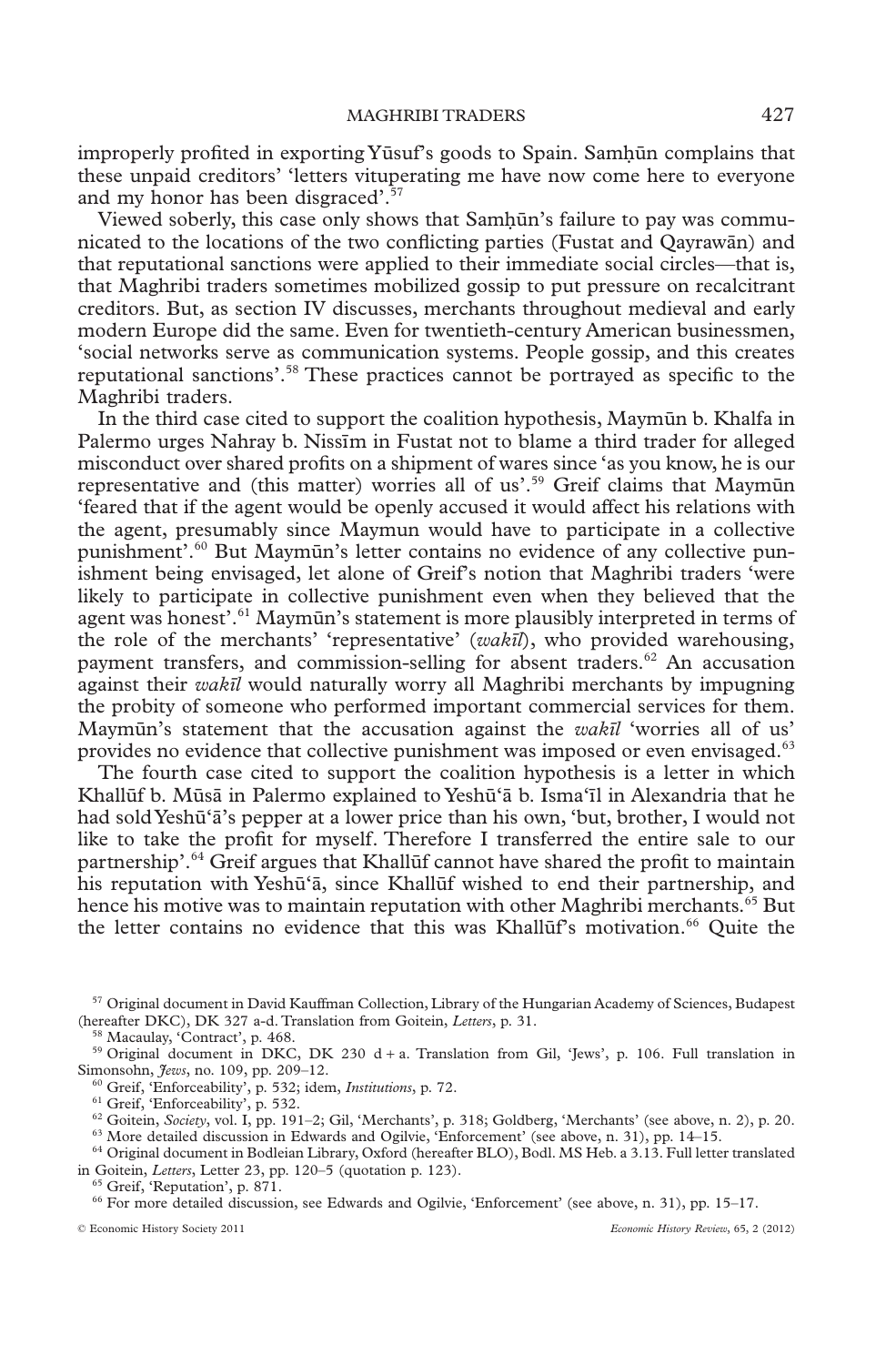contrary: Khallus filmmediately follows his account of the pepper sale by declaring 'may God reward me for what I do for other people. I do not expect gratitude from men'.<sup>67</sup>

The remainder of Khallūf's letter suggests a more plausible interpretation of his decision to share the profit, namely a desire to minimize complications in ending the unsatisfactory partnership. Goitein showed that ending a Maghribi partnership could entail numerous legal steps in front of both Muslim and Jewish authorities.<sup>68</sup> Yeshū'ā was known to be difficult, so Khallūf could expect extraordinary snags.<sup>69</sup> This interpretation is supported by subsequent events: the partnership was dissolved only after formal litigation.<sup>70</sup> Sharing the pepper profits more probably addressed concerns about Yeshūʻā than about a putative Maghribi coalition, to which this correspondence makes no reference.

This letter also casts doubt on another claim of the coalition hypothesis—that poor reputation resulted in collective ostracism. Khalluf remarked to Yeshũ'ā, 'had I listened to what people say, I never would have entered into a partnership with you'.<sup>71</sup> Evidently Khallūf had not participated in any ostracism of Yeshū'ā despite his bad reputation. Greif seeks to rebut this argument by claiming that the Yeshū<sup>'</sup>a case was 'most likely' a conflict about 'performance' rather than 'conduct'.72 But he fails to document this or explain how Maghribi merchants distinguished 'performance' from 'conduct'. Moreover, other accusations of unambiguous malfeasance among Maghribi merchants failed to result in ostracism. For instance, two Tunisian merchants (the Tahīrtī brothers) disobeyed the request of Yūsuf b. 'Awkal to send his silver on 'with trustworthy merchants'; instead, they melted it down and sold it. $^{73}$  No one ostracized the Tahīrtīs for this undisputedly unethical action, and even Yūsuf continued business associations with them for another four years before severing relations over a non-commercial conflict.<sup>74</sup>

This is unsurprising. For a coalition mechanism to work, information must be transmitted accurately.Thus in the modern diamond and cotton industries, informal collective sanctions rely on arbitration boards and tribunals that evaluate accusations of opportunism before demanding sanctions from industry members not directly involved in a dispute.75 But the putative Maghribi coalition did not include any neutral mechanism for assessing accusations of opportunism. Moreover, Geniza letters testify to merchants' recognition that there were two sides to any dispute between business associates.<sup>76</sup> Unsurprisingly, Maghribi traders show no evidence of applying universal commercial ostracism based on informal rumours—counter to the coalition hypothesis.

<sup>73</sup> Stillman, 'Relations', pp. 81–2, 280–3.

<sup>75</sup> Bernstein, 'Opting'; idem, 'Law'.

<sup>67</sup> Goitein, *Letters*, p. 123; Goldberg, 'Geographies', p. 234.

<sup>68</sup> Goitein, *Society*, vol. I, p. 179.

<sup>69</sup> Goldberg, 'Merchants' (see above, n. 2), p. 28.

<sup>70</sup> Goitein, *Letters*, p. 120.

<sup>71</sup> Ibid., pp. 121–2.

<sup>72</sup> Greif, 'Enforcement' (see above, n. 19), p. 16.

<sup>74</sup> Ibid., pp. 65–7, 101, 111.

<sup>76</sup> See Gil, 'Merchants', pp. 306, 312, 313; Stillman, 'Case', p. 201.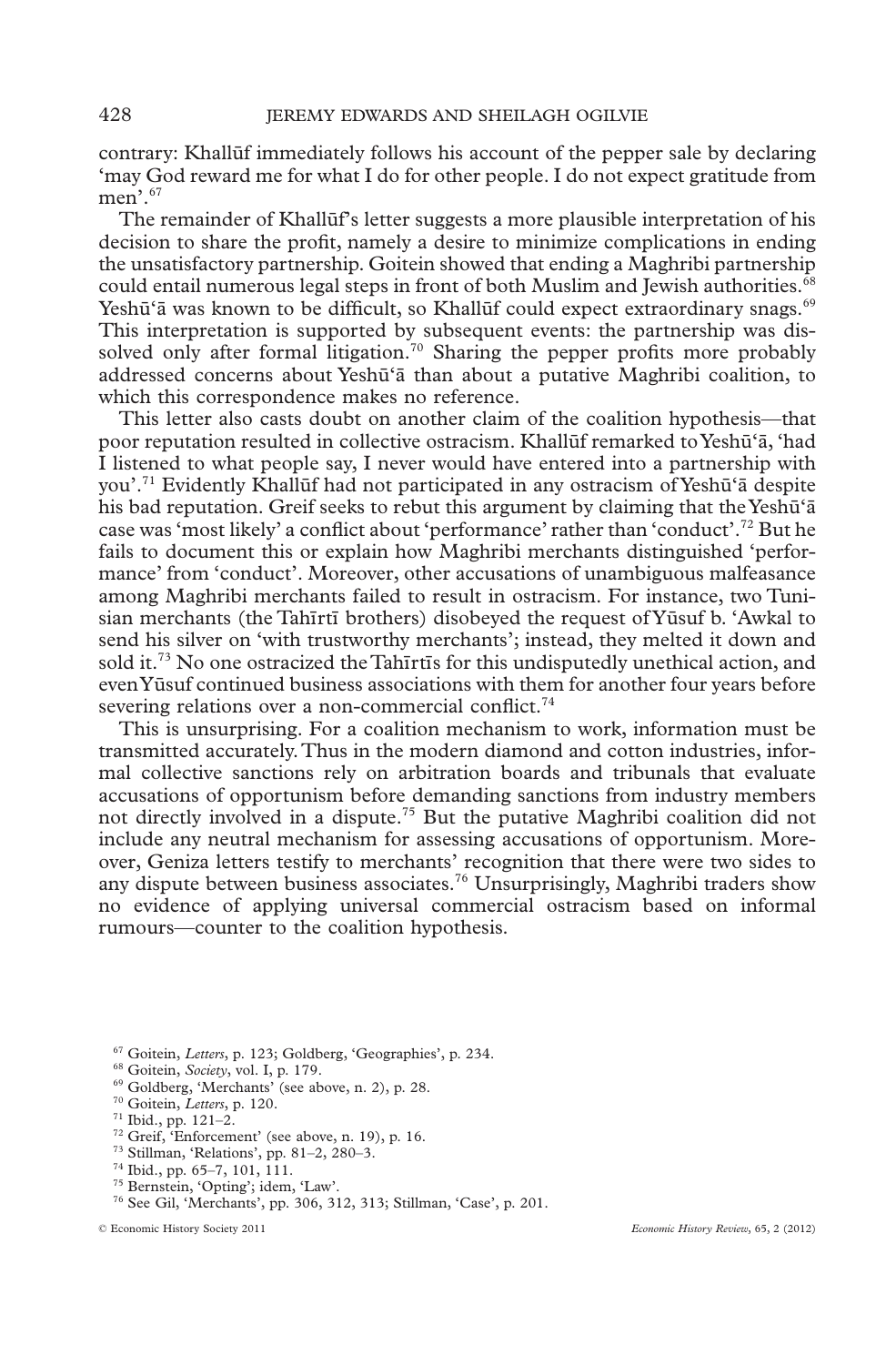The fifth example cited in support of the coalition hypothesis is that of Yahyā b. Mūsā al-Majjānī of al-Mahdiyya in Tunisia. According to Greif, 'a trader from Fustat accused his Tunisian agent [Yaḥyā] of having failed to remit the revenues from a certain sale. As a result of the accusation, so the agent complained, "the people became agitated and hostile to [me] and whoever owed [me money] conspired to keep it from [me]".' Greif claims this case demonstrates 'the economic nature of the punishment imposed upon a cheater by the members of the coalition and reveals why coalition members participated in punishing a cheater'.<sup>77</sup>

But this interpretation does not hold up to investigation.<sup>78</sup> First, there is no evidence that the people's agitation against Yahyā was caused by an agency accu-<br>cation The negative criterian is described in a latter from Yahuā in al Mahdium to sation. The people's agitation is described in a letter from Yahyā in al-Mahdiyya to a friendly business associate concerning problems with the dissolution of his father's estate, $79$  while the accusation of non-remission of agency revenues is described in a draft appeal to the rabbinical court by a merchant in conflict with Yahyā.<sup>80</sup> These are two separate documents. Neither provides evidence of any causal relationship between the people's agitation and the agency accusation.

Second, people's agitation with Yahya arose from debts owed not to Yahya himself but to his deceased father, and their non-payment was directed not against Yahyā's business but against his father's estate. This emerges clearly from Goitein's rather different translation: 'the people became agitated and hostile to me, and whoever owed the old man [Yaḥyā's deceased father] anything conspired to keep it from me'.<sup>81</sup>

Third, 'the people' were moved to act not by any informal 'coalition', but by the arrival of a power of attorney presaging a lawsuit. Yahyā's father's death evoked payment demands concerning which Yahyā lacked knowledge or involvement. Yahyā reported this to the head of the Tunisian Jewish community who promised him protection. But an Egyptian creditor sent a power of attorney authorizing litigation against Yahyā to a Qayrawān associate, whose brother took delivery of the legal instrument and 'showed it to everyone', giving rise to 'the people's' hostility and non-payment.<sup>82</sup>When the power of attorney was presented in court, the Jewish judge validated it and 'stopped the affair'.<sup>83</sup> Yahyā asked his correspondent to reassure people in Fustat and pledged to honour court judgements in any legal suit.<sup>84</sup> Goitein interprets Yahyā as expressing the hope not to be compelled 'to apply to a Muslim court or another Muslim authority'.<sup>85</sup>

The agency conflict described in the other document concerning Yahyā was also conducted through legal steps, rather than informal sanctions.The document itself is a draft legal appeal against Yahya $\overline{a}$  in 'the permanent court of Fustat'.<sup>86</sup> The complainant describes multiple legal procedures against Yaḥyā —appealing against

- <sup>81</sup> Compare Goitein, *Letters*, p. 104, with Greif, 'Reputation', p. 870.
- <sup>82</sup> Goitein, *Letters*, p. 104.

<sup>86</sup> BLO, Bodl. MS Heb. a 3 f. 26; Goitein, *Letters*, Letter 17, pp. 95–101.

<sup>77</sup> Greif, 'Reputation', p. 870.

<sup>78</sup> For more detailed discussion, see Edwards and Ogilvie, 'Enforcement' (see above, n. 31), pp. 17–21.

<sup>79</sup> The document Greif quotes and footnotes (ibid., p. 870, n. 56) has the archival reference BLO, Bodl. MS Heb. a 2 f. 17, and is glossed and translated in Goitein, *Letters*, Letter 18, pp. 101–7.

<sup>80</sup> BLO, Bodl. MS Heb. a 3 f. 26, glossed and translated in Goitein, *Letters*, Letter 17, pp. 95–101.

<sup>83</sup> Ibid., p. 104.

<sup>84</sup> Ibid., pp. 104–5.

<sup>85</sup> Ibid., p. 105, n. 13.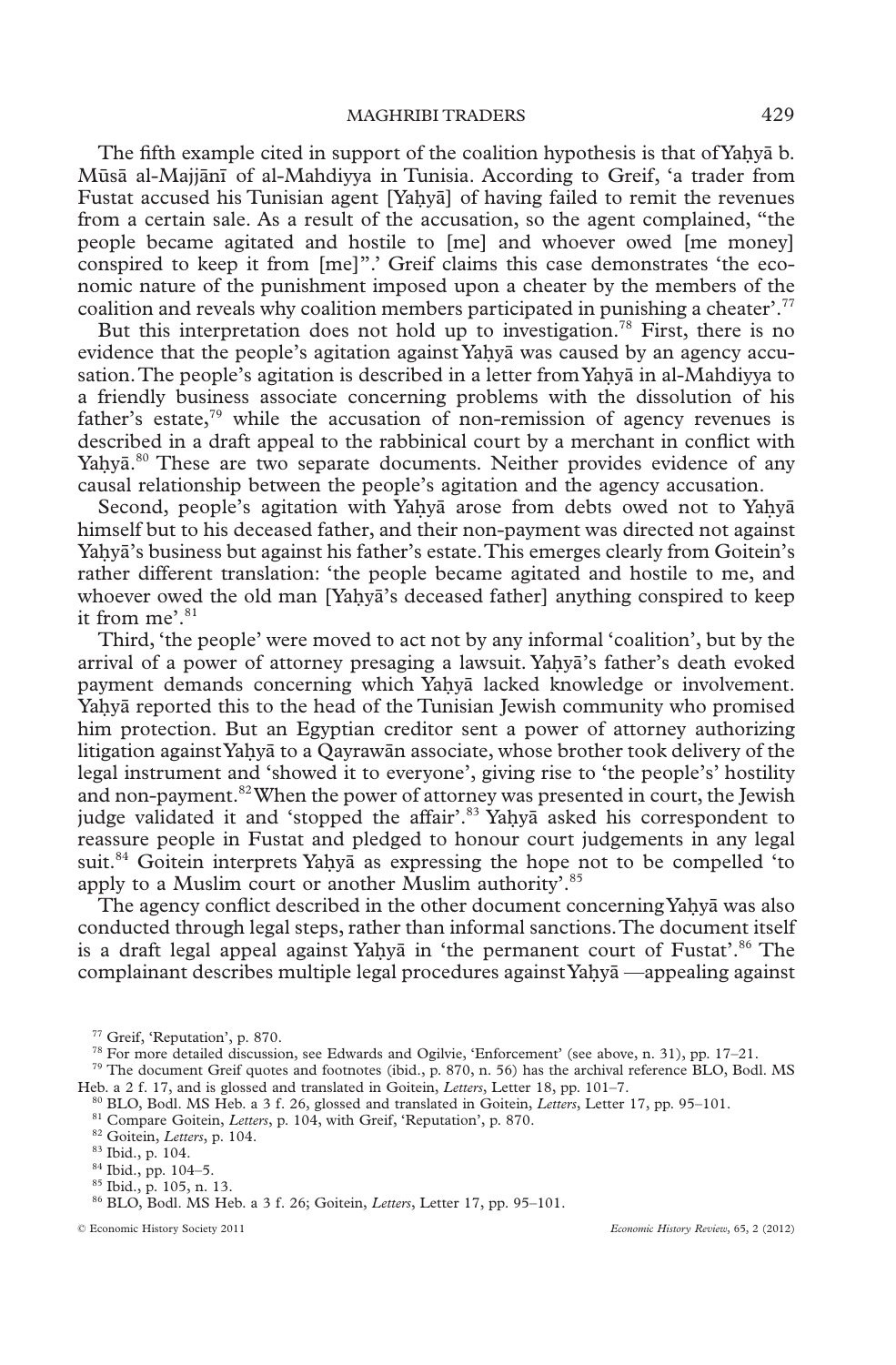him in the Fustat court, proving damages 'with well-confirmed documents and honest witnesses', asking the Fustat court to 'forward your findings to Oavrawān for the information of the court of Hananel [the chief Jewish judge there]', and getting the Fustat court to provide a written record of its findings to show the Oavrawān court. $87$  The complainant describes how he resorted to law because out-of-court settlement failed:

I had also thought that this [Yaḥyā] would reconsider the affair and return to the right way . . . so that I would not be forced to make known his doings to the communities of Israel in east and west, and in particular to the community of Jerusalem and the head of the high council there. I had hoped that he would spare me from disclosing my situation in the meetings of the gentiles and to their judges.<sup>88</sup>

Both conflicts documented for Yahyā thus involved not just informal sanctions but<br>formal land are reduced Theoretel in relations and non-normal of same due to formal legal procedures. The people's agitation and non-payment of sums due to Yahyā's father's estate were evoked by the arrival of a formal power of attorney presaging a lawsuit. The agency conflict involved informally making Yaḥyā's doings<br>In sum in the wider community side by side with formally generating him to Iswish known in the wider community side-by-side with formally reporting him to Jewish and Muslim judges. Neither document shows agency conflicts being resolved through a merchant coalition. Instead, both show Maghribi traders using legal mechanisms to resolve debt claims and agency conflicts, not just locally but across long distances, since Qayrawān and Fustat were some 1,300 miles apart. This contradicts Greif's claim that the legal system was inadequate to enforce agency relations in long-distance trade.

The five cases Greif uses thus contain no evidence of multilateral sanctions imposed on any opportunist by the collectivity of Maghribi traders. They document some reputational sanctions, but these involved limited transmission of information, primarily to locations and persons directly associated with the conflicting parties. As section IV shows, such reputational sanctions were used in many medieval mercantile economies and cannot be taken as evidence of a distinctive Maghribi traders' coalition. Moreover, two of Greif's five cases (those involving Khallūf and Yahyā) show the legal system playing a significant role, casting doubt on claims that inadequate legal mechanisms compelled Maghribis to develop an informal coalition.

Greif claims that the lack of evidence that any collective punishment actually operated among Maghribi traders does not invalidate his hypothesis, because 'punishment is off-the-equilibrium path and rare events are not likely to appear in the historical documents'.89 There are theoretical and epistemological problems with this notion. The coalition hypothesis is based on the theory of repeated games, in which punishment is off the equilibrium path provided that all players can perfectly observe all other players' past actions. But the Maghribi traders cannot have perfectly observed the past actions of all other Maghribi merchants.<sup>90</sup> In such circumstances, Greif's claim is incorrect: punishments will occur on the equilibrium path of play.<sup>91</sup>

<sup>87</sup> Goitein, *Letters*, pp. 96–8.

<sup>88</sup> Ibid., p. 97.

<sup>89</sup> Greif, 'Enforcement' (see above, n. 19), p. 22, reiterating arguments in idem, 'Reputation', p. 868.

<sup>90</sup> For more detailed discussion, see Edwards and Ogilvie, 'Enforcement' (see above, n. 31), pp. 22–30. <sup>91</sup> Mailath and Samuelson, *Games*, chs. 7, 12.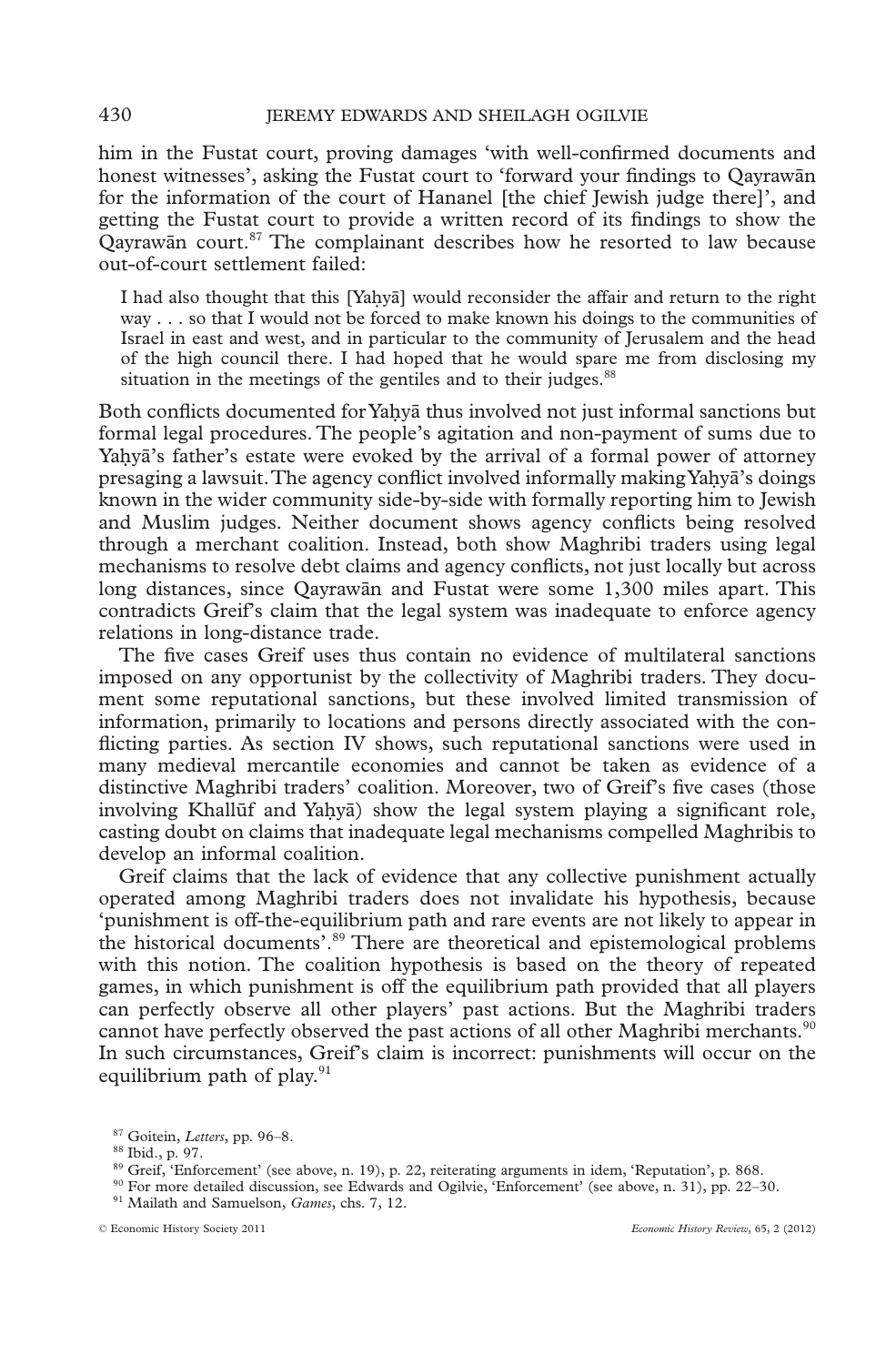#### MAGHRIBI TRADERS 431

Greif's argument also raises epistemological problems. If accepted, it would imply that one could argue that any institution exists (even if there is no evidence for it) by claiming that it creates beliefs obviating the need for the institution actually to operate. Lack of evidence for the institution's existence can then be dismissed on the grounds that this demonstrates that the institution is perfectly successful. Such an argument undermines the entire basis of empirical social science. Threats of what might happen if some behaviour were to take place may indeed prevent that behaviour from occurring. But concluding that the threats are important in deterring the behaviour requires better evidence than merely the absence of the behaviour.

II

Additional empirical problems further undermine the coalition hypothesis. Central to the hypothesis is the claim that Maghribis formed long-distance trading associations only with other Maghribis.<sup>92</sup> But most Geniza scholars emphasize that Maghribi traders formed agency relations with non-Jews.<sup>93</sup> Greif acknowledges this evidence but claims such relationships were highly exceptional and do not weaken the assumption of a closed coalition.<sup>94</sup> How should we assess these incommensurate claims?

Most scholars regard the Geniza as under-representing relationships with non-Jews. As Goitein points out, since virtually all our information about the Maghribi traders comes from a synagogue storeroom in which writings that might bear the name of God in Hebrew characters were deposited, and merchants were likely to write to their Muslim colleagues using Arabic characters, 'it is natural that it should deal mainly with the commercial activities of Jews and between Jews'. Yet despite this sample selection bias, and all the practical reasons for coreligionists to trade within their own denomination, Goitein concludes that 'the Geniza letters reveal an astonishing degree of inter-denominational cooperation . . . Partnerships and other close business relationships between Jews and Muslims, or Hindus, or Christians were commonplace'.<sup>95</sup>

Stillman's study of the Maghribi merchant Yūsuf b. 'Awkal reaches similar conclusions. So accustomed was Ibn 'Awkal to doing business with Muslim agents that he corresponded with them in Arabic script (the Maghribis typically wrote to each other in Hebrew script).<sup>96</sup> Some of these Muslim agents may have been doing straightforward tasks such as purchasing or packing.<sup>97</sup> But Stillman concludes that 'most of Ibn 'Awkal's agents were not employees, but rather smaller, and not so small, merchants who provided services to the House of Ibn 'Awkal not for any

<sup>97</sup> Stillman, 'House', p. 20.

<sup>92</sup> Greif, 'Organization', pp. 104–5; idem, 'Enforcement' (see above, n. 19), p. 25.

<sup>&</sup>lt;sup>93</sup> Ackerman-Lieberman, 'Partnership', pp. 56–7; Friedman, 'Qusayr', p. 401; Gil, *Countries*, p. 687; idem, 'Jews<br>City de la countries de la countries de la countries de la countries de la countries de la countries de la in Sicily', p. 122; idem, 'Merchants', pp. 281–2; Goitein, *Studies*, p. 350; idem, *Society*, vol. I, pp. 72, 85, 105, 116, 262, 281, vol. V, p. 4; Goldberg, 'Geographies', pp. 90–1, 177–80; Margariti, *Aden*, pp. 155–8, 203–5, 213–14; Stillman, 'House', pp. 20, 23; idem, 'Relations', pp. 314, 350–2, 365–70; Toch, 'Netzwerke', p. 233; Trivellato, *Familiarity*, pp. 14, 284.

<sup>&</sup>lt;sup>94</sup> Greif, 'Reputation', p. 877; idem, 'Enforceability', p. 536.

<sup>95</sup> Goitein, *Studies*, p. 350.

<sup>96</sup> Stillman, 'House', p. 23, n. 3, referring to Taylor-Schechter Collection, Cambridge Univ. Library,TS 12.227 (no. 13); Stillman, 'Relations', pp. 365–70.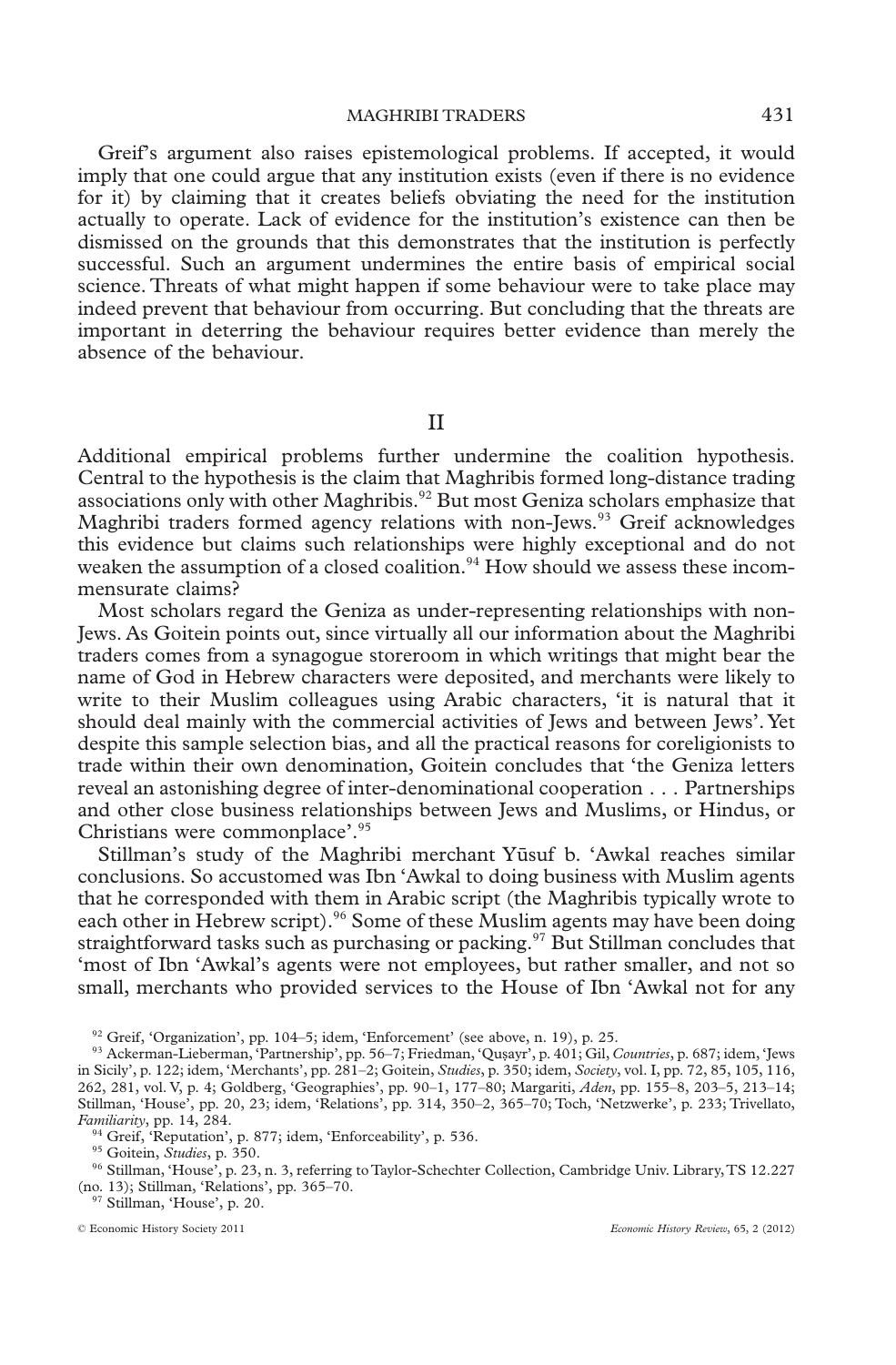commission, but in order to request similar, reciprocal services from such an influential and well-connected business house<sup> $2.98$ </sup> This suggests that some of these Muslim agents were engaged in long-distance trading relationships with Ibn 'Awkal. Certainly, at least two different Muslim agents were handling Ibn 'Awkal's goods in Alexandria on different occasions.<sup>99</sup>

Gil mentions further business relationships between Maghribis and non-Jews. Yūsuf b. 'Awkal, he points out, also had business dealings with Christian merchants in Alexandria.100 Another Maghribi trader describes trading in oil in which he has no individual share: 'all of it is in partnership between me and some Muslims and Jews, people of Sicily'.101 Still another partnership between a Maghribi merchant and a Muslim gave rise to a dispute resolved cooperatively when the Muslim judge explicitly requested the involvement of the Jewish judge.<sup>102</sup> Gil also mentions a Muslim involved in long-distance trade with several different Maghribi merchants.103 According to Goldberg, this same Muslim had a commercial relationship with yet another Maghribi.<sup>104</sup>

This is not to claim that the Maghribi merchants primarily formed agency relationships with non-Maghribis, but simply to note that such relationships did exist.<sup>105</sup> Their existence is inconsistent with the coalition hypothesis, since it shows that the Maghribis must have had other mechanisms for enforcing agency agreements which did not rely on collective ostracism inside a closed coalition. Evidence of agency relations with non-Maghribis, combined with absence of evidence that any Maghribi coalition ever operated, raises the question of what mechanisms the Maghribis did use to enforce agency agreements in long-distance trade.

#### III

One mechanism was the legal system, as we have already seen in Greif's own examples. Non-Muslims could bring cases either to their own courts or to Muslim tribunals.106 The Maghribi traders' first resort was to the Jewish legal system—a formal and public set of mechanisms open to all Jews, not just Maghribis or merchants, and used for a wide array of issues, not just commercial conflicts. But Maghribi traders also made use of Muslim legal institutions. Even in Jewish courts, Maghribi business associations typically used Muslim, rather than Jewish, legal forms of partnership.107 Civil cases were usually brought before Jewish courts, but 'actions or deeds made before a qadī (Muslim judge) are often referred to. Frequently . . . the same transaction was made both before a Muslim and a Jewish

<sup>99</sup> Stillman, 'Relations', pp. 314, 350–2.

- <sup>102</sup> Gil, 'Merchants', p. 281.
- <sup>103</sup> Ibid., pp. 281–2.
- <sup>104</sup> Goldberg, 'Geographies', pp. 90–1.
- 105 For more detailed discussion, see Edwards and Ogilvie, 'Enforcement' (see above, n. 31), pp. 30-3.
- <sup>106</sup> Goitein, *Society*, vol. I, pp. 66–8; Goldberg, 'Geographies', pp. 200–1.

<sup>107</sup> Goitein, *Society*, vol. I, p. 72; Udovitch, 'Origins'; idem, *Partnership*; Goldberg, 'Geographies', p. 208. Although cf. Ackerman-Lieberman, 'Partnership', esp. pp. 75–7, 195–6.

<sup>98</sup> Ibid., p. 23.

<sup>100</sup> Gil, *Countries*, p. 687.

<sup>101</sup> Gil, 'Jews', p. 122.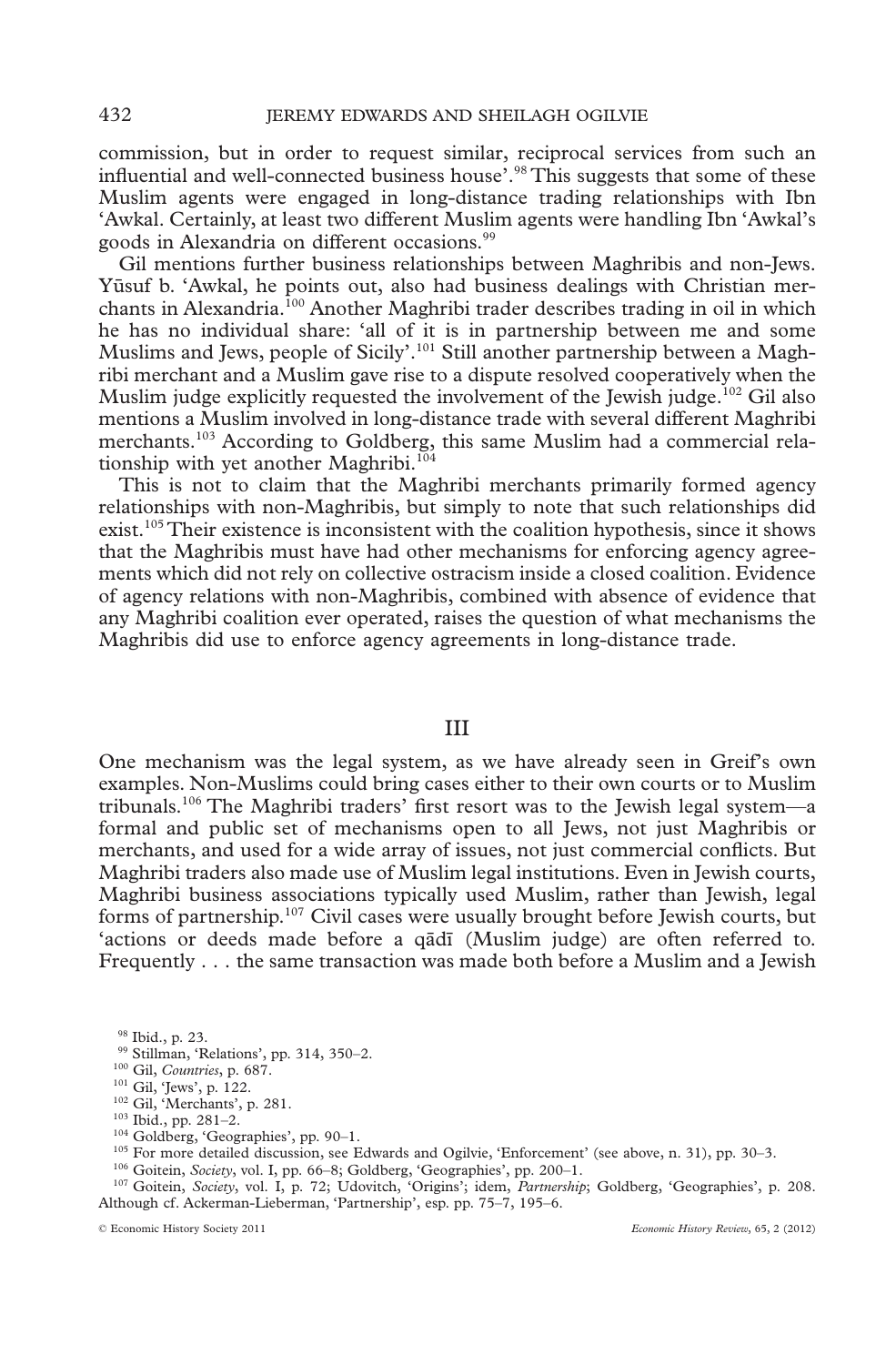court, or one part was brought before a public tribunal and a complementary action before a Jewish court'.108

If a Maghribi merchant failed to secure remedy from the Jewish legal system, he could appeal beyond it. Goitein describes how if a Jew failed to pay his debts, Jewish legal officials would 'bring him before the government', going so far as 'to reserve themselves the right to "extradite" him to the Muslim authorities'.<sup>109</sup> A debt dispute could also be 'brought before the sultan', whose jurisdiction evidently provided formal contract enforcement to which Maghribi merchants sometimes voluntarily resorted.<sup>110</sup>

Legal forms of enterprise were also available.<sup>111</sup> Maghribi traders established business associations in two main ways—mutual service agency and legal partnership. Mutual service agency or *suhba* (also translated as 'formal friendship') involved merchants performing services for each other without written contracts or remuneration, but on the expectation of future reciprocal services.<sup>112</sup> Legal partnership, by contrast, involved a written contract specifying the parties' investments, profit shares, and accounting obligations.<sup>113</sup>

Geniza scholars debate the relative importance of these types of association. Thus Goitein writes that informal cooperation between business friends 'was the main pattern of international trade', which 'was largely based, not upon cash benefits or legal guarantees, but on . . . mutual trust and friendship'.<sup>114</sup> Udovitch estimates that, in terms of transaction numbers, informal business cooperation is mentioned 15–20 times more often than legal partnership.<sup>115</sup> Using a much larger sample, Goldberg estimates that, in terms of proportion of text, three-quarters of discussion in merchant letters is devoted to mutual service agency and one-quarter to legal partnership.116 Ackerman-Lieberman argues that scholars' focus on private letters and neglect of legal material in the Geniza has over-emphasized informal association and fostered an unjustifiable dichotomy between informal and legal mechanisms.117 Almost certainly mutual service agency predominated, although the extent of its preponderance is uncertain. However, legal partnership was available to Maghribi traders, and many used it.<sup>118</sup>

Even mutual service agency did not operate independently of the legal system. A *suhba* was undertaken between a specific pair of individuals and was not typically A *sunod* was undertaken between a specific part of individuals and was not typically transferable to third parties.<sup>119</sup> It allowed one party to initiate a contract unilaterally through written instructions making the other responsible for specified tasks. The agent was free to refuse particular tasks, but had a responsibility not to

<sup>116</sup> Goldberg, 'Geographies', p. 84.

<sup>118</sup> On formal partnerships, see Goitein, *Society*, vol. I, pp. 169–79; idem, 'Friendship', pp. 486–8; Gil, 'Merchants', pp. 274–5, n. 2; Udovitch, 'Formalism', p. 73; Goldberg, 'Geographies', pp. 84, 152–4; Ackerman-Lieberman, 'Partnership', pp. 2–3, 159–62, 195–7; Stillman, 'Relations', for example, pp. 78–9.

<sup>119</sup> Udovitch, 'Formalism', pp. 74–5; Goldberg, 'Geographies', pp. 154, 300–1, 398, 417.

<sup>108</sup> Goitein, 'Cairo Geniza as a source', p. 79.

<sup>109</sup> Goitein, *Society*, vol. I, pp. 259–60 (quotation), 465 n. 192; Goldberg, 'Geographies', p. 201.

<sup>110</sup> Gil, 'Merchants', p. 299.

<sup>&</sup>lt;sup>111</sup> See Edwards and Ogilvie, 'Enforcement' (see above, n. 31), pp. 34-40.

<sup>112</sup> Goitein, *Society*, vol. I, p. 169; idem, 'Friendship', pp. 486–8; Goldberg, 'Merchants' (see above, n. 2), p. 16.

<sup>113</sup> Goitein, *Society*, vol. I, p. 169–79; Udovitch, *Partnership*; Ackerman-Lieberman, 'Partnership'.

<sup>114</sup> Goitein, *Society*, vol. I, pp. 165, 169.

<sup>115</sup> Udovitch, 'Formalism', p. 73.

<sup>117</sup> Ackerman-Lieberman, 'Partnership', pp. 1–3, 158–62, 195–7.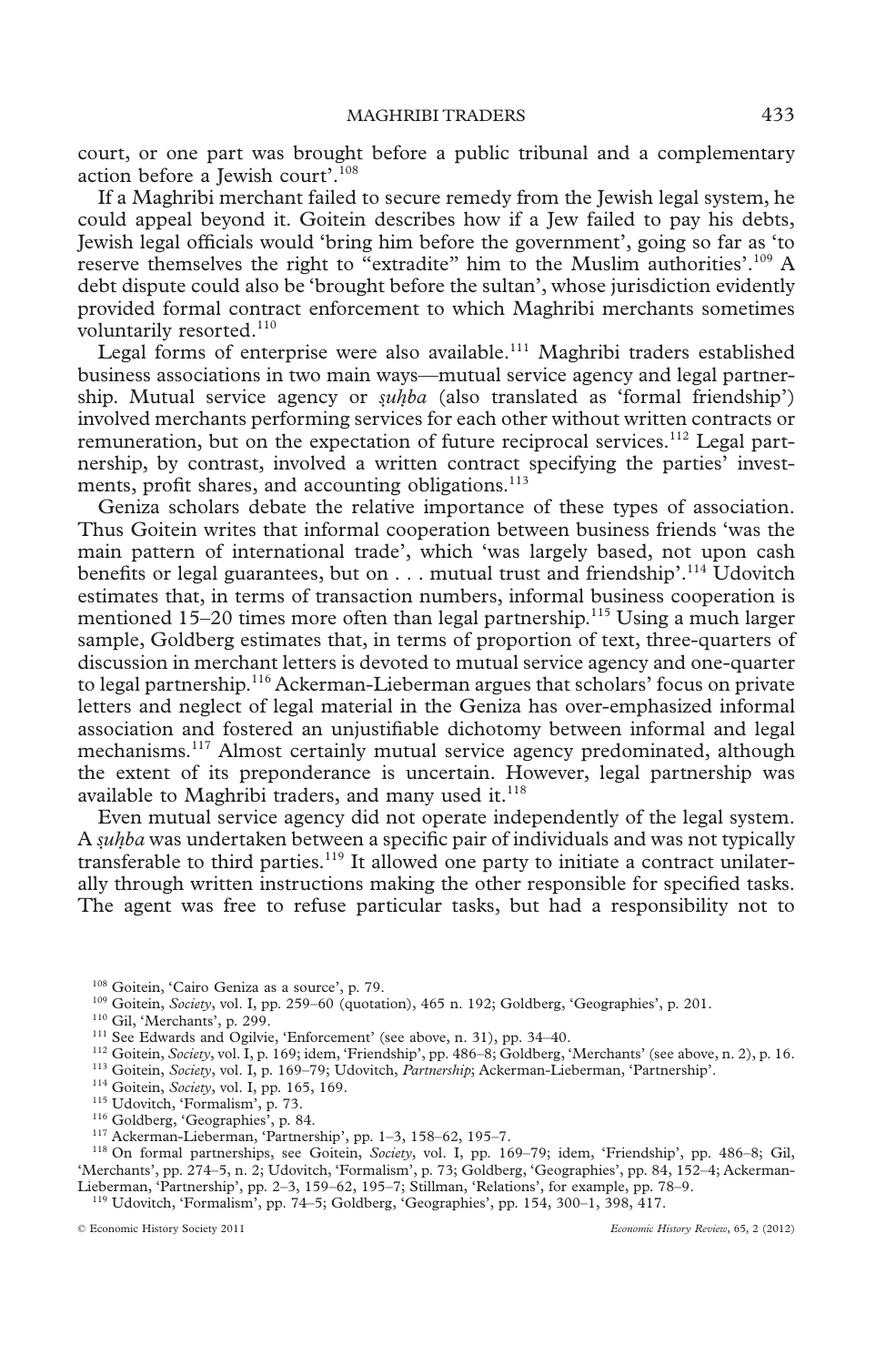abandon the principal's goods. Goldberg shows that merchants understood *suhba*<br> *para formal politicaling since actions under a with a sould involve a lemmit*  $\frac{120 \text{ Th}}{20}$ abandon the principal s goods. Goldberg shows that inerchants understood *sumpa*<br>as a formal relationship, since actions under a *suhba* could involve a lawsuit.<sup>120</sup> The as a formal relationship, since actions under a *sumpul* could involve a lawsuit. The rights and responsibilities of agency—the legal control over goods one did not own—were clearly defined in both Muslim and Jewish law.121 The principal could sue the agent for recovery of either his goods or the proceeds of their sale, or if the agent did not follow instructions.<sup>122</sup> Thus the absence of a legal contract did not mean that mutual service agency was conducted wholly independently of the legal system. But its legal basis was less meticulously specified than with legal partnership, so *suhba* relationships prevailed mainly among Jewish merchants who sinp, so *sunpa* relationships prevalled mailing among jewish inerchalits who regarded one another as trustworthy (although also with a few Muslim merchants).<sup>123</sup> Geniza letters refer to this constellation of trustworthy individuals as ashābunā—'our associates' or 'our colleagues'.<sup>124</sup><br> **I** Laurence the sale in its different for demonstrally

*abuna*— our associates or our coneagues .<br>
However, the *ashabuna* differed fundamentally from Greif's hypothesized coa-<br> *in* First the sale two straining was not closed: if a non-mamber attachies democrat lition. First, the *ashābunā* were not closed: if a non-member established enough<br>in dividual ties with existing magnham has an dually hacenee a magnham himself 125 individual ties with existing members, he gradually became a member himself.<sup>125</sup> individual ties with existing members, he gradually became a member himself.<sup>125</sup> Second, the *ashabuna* did not form a clearly defined group. According to Udovitch: 'Informal business cooperation was a constellation of individual relationships whose skeins could tie together a fairly large number of people; but these bonds were never expressed in terms of membership of a group abstractly defined; rather, groups, insofar as they were defined, were defined in terms of individuals'.<sup>126</sup> Udovitch and Goldberg find that the *ashabuna* consisted not of a single, cohesive, Duborten and Goldberg lind that the *ashabina* consisted not of a single, conesive, and well-defined coalition, but rather of multiple, overlapping webs of relationships: individuals who were  $a_5h\bar{a}bun\bar{a}$  also undertook business connections with *individuals who were <i>aspabuna*<br> *individuals who were not <i>ashabuna*<sup>127</sup><br> *Machrili tradare combined informed* 

Maghribi traders combined informal with formal agency relations. Goitein finds that 'more often than not, informal cooperation was accompanied by one or more partnerships concluded between the correspondents, frequently with additional partners'.<sup>128</sup> Goldberg points out that 'merchants entered into partnerships not only with members of the ashābunā network, but with Muslim merchants and<br>Issued memberts sutside the natural: <sup>129</sup> Caldbans and Caban visur famul network only with members of the aspabilita hetwork, but with Mushin merchants and<br>Jewish merchants outside the network'.<sup>129</sup> Goldberg and Cohen view formal partnerships as being used alongside informal cooperation to deal with particular ventures or accommodate additional participants.<sup>130</sup> Thus in 1085 Yahūda b. Mūsā ibn Sighmār established a partnership for a venture in ambergris with his longtime business 'friend' Ibrahīm b. Faraj al-Raḥbī. No legal contract was mentioned, but when the partnership went bad Yahūda took for granted that he could sue

<sup>120</sup> Goldberg, 'Merchants' (see above, n. 2), pp. 14–17.

<sup>121</sup> Ibid., p. 14.

<sup>122</sup> Goitein, *Studies*, pp. 330, 335-6; Goldberg, 'Merchants' (see above, n. 2), p. 17; Goitein and Friedman, *Traders*, pp. 13, 27–36, 167–28.

<sup>123</sup> Goldberg, 'Merchants' (see above, n. 2), p. 17.

<sup>125</sup> Goldberg, 'Geographies', p. 37; eadem, 'Merchants' (see above, n. 2), p. 12.

<sup>126</sup> Udovitch, 'Formalism', pp. 74–5.

<sup>127</sup> Udovitch, 'Formalism', pp. 74–5; Goldberg, 'Geographies', pp. 155–6, 180–1, 185, 192–6, 243–4, 282, 289–95, 302–3, 396–8, 405, 412–14.

<sup>128</sup> Goitein, *Society*, vol. I, p. 167.

<sup>129</sup> Goldberg, 'Merchants' (see above, n. 2), p. 19.

<sup>130</sup> Goldberg, 'Geographies', p. 173; Cohen, 'Partnership'.

<sup>124</sup> Udovitch, 'Formalism', p. 78; Goldberg, 'Merchants' (see above, n. 2), p. 11; eadem, 'Geographies', pp. 177–80.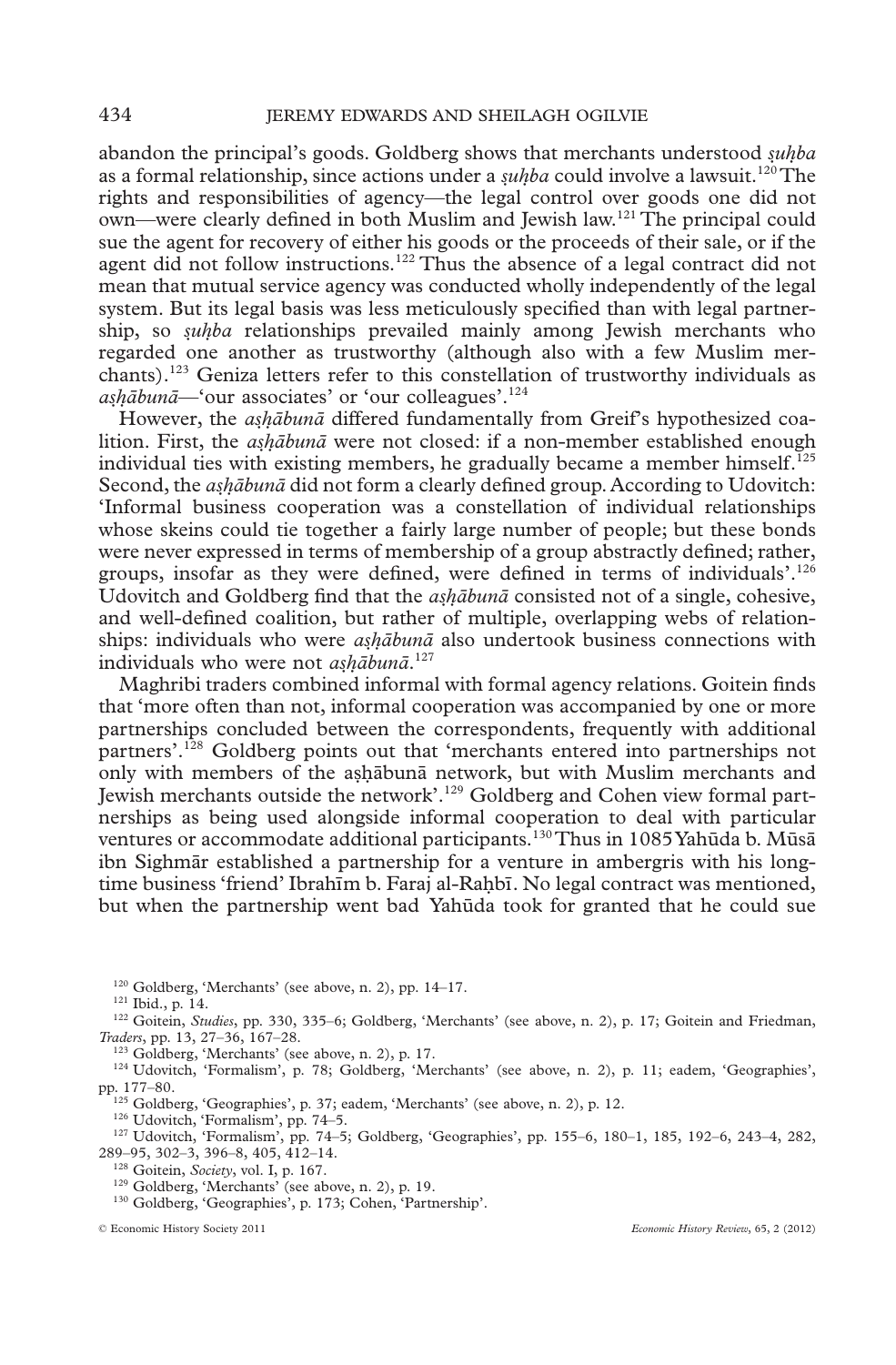Ibrahīm in Jewish or Muslim courts.<sup>131</sup> Maghribis thus enforced agency agreements by combining informal with formal mechanisms.<sup>132</sup>

Other Maghribi business practices facilitated this combination of informal with formal enforcement.Transactions were carried out in public. Bargains, opening of shipments, and other transactions were recorded in writing by clerks and witnessed by members of the merchant community, often  $a sh\bar{a}bun\bar{a}$ .<sup>133</sup> Such informal moniby inembers of the merchant community, often *aspabina*. Such informal mom-<br>toring facilitated formal proceedings: 'by conducting most actions in front of these witnesses, merchants gave themselves access to redress from the Jewish court in addition to that of Muslim courts'.134

This is not surprising, since Maghribi traders did enforce agency relations legally.135They litigated in Jewish courts against business associates who defaulted on payments. They appointed legal representatives to collect debts from distant business associates. They demanded that Jewish authorities in remote trading centres enforce unpaid debts. Maghribi merchants also resolved disputes with Muslim trading partners before Muslim (and Jewish) judges. They got Muslim courts to draw up deeds recording debts owed by Jewish business associates. And they pursued debts owed by business associates before 'the sultan'.136 Maghribi traders suing unsatisfactory business partners openly envisaged resort to 'gentile' (that is, Muslim) courts, as in  $1085$  when Judah b. Moses b. Sighmar litigated against his long-time business 'friend' and issued power of attorney to Eli b. Yahyā 'to make the claim in any court he wants, even with the assistance of gentiles'.<sup>137</sup>

Greif attempts to resurrect his view that legal enforcement was unimportant for Maghribi agency relationships by referring to Goldberg's finding that just 5 per cent of merchant letters and 1 per cent of their text refer to legal action.138 There are three problems with this argument.

First, we have no comparative studies of merchant correspondence or legal documents in other mercantile economies, so it is impossible to assert that such figures are either very low or very high. Lacking comparative analysis of equivalent datasets of documents generated by Maghribi and other (for example, Genoese) merchants and their respective legal systems, no sensible conclusions can be drawn concerning the relative importance of the legal system to their agency relations.

Second, the only potentially meaningful comparison—within the corpus of the Geniza letters—leads Goldberg herself to the opposite conclusion, since *'ird·* (the type of reputation at centre-stage in Greif's coalition hypothesis) is mentioned very rarely, less often than legal mechanisms: 'Appeals and reports of witnessing are common . . . (they appear in one-third of letters); legal action is mentioned, prepared, or threatened in 5 percent of letters; but appeals and threats referring to

<sup>&</sup>lt;sup>131</sup> Cohen, 'Partnership'.

<sup>132</sup> Goldberg, 'Geographies', pp. 84, 152–4; Ackerman-Lieberman, 'Partnership', pp. 2–3, 159–62, 195–7.

<sup>&</sup>lt;sup>133</sup> Goldberg, 'Geographies', pp. 1-2, 179; eadem, 'Merchants' (see above, n. 2), p. 10.

<sup>&</sup>lt;sup>134</sup> Goldberg, 'Merchants' (see above, n. 2), p. 11 (quotation); eadem, 'Geographies', p. 205.

<sup>135</sup> For more detailed discussion, see Edwards and Ogilvie, 'Enforcement' (see above, n. 31), pp. 41-5.

<sup>136</sup> See the examples documented in Goitein, *Society*, vol. I, pp. 68–9; Gil, 'Merchants', pp. 298–9, 308, 314; Goldberg, 'Geographies', pp. 200–8; Cohen, 'Partnership'.

<sup>137</sup> BLO, Bodl. MS Heb. c 28.11, 2 March 1085, lines 26–7; cited according to translation in Cohen, 'Partnership'.

<sup>138</sup> Greif, 'Enforcement' (see above, n. 19), pp. 1, 3–4. Figures in Goldberg, 'Geographies', pp. 106–7; eadem, 'Merchants' (see above, n. 2), pp. 25, 58, n. 204.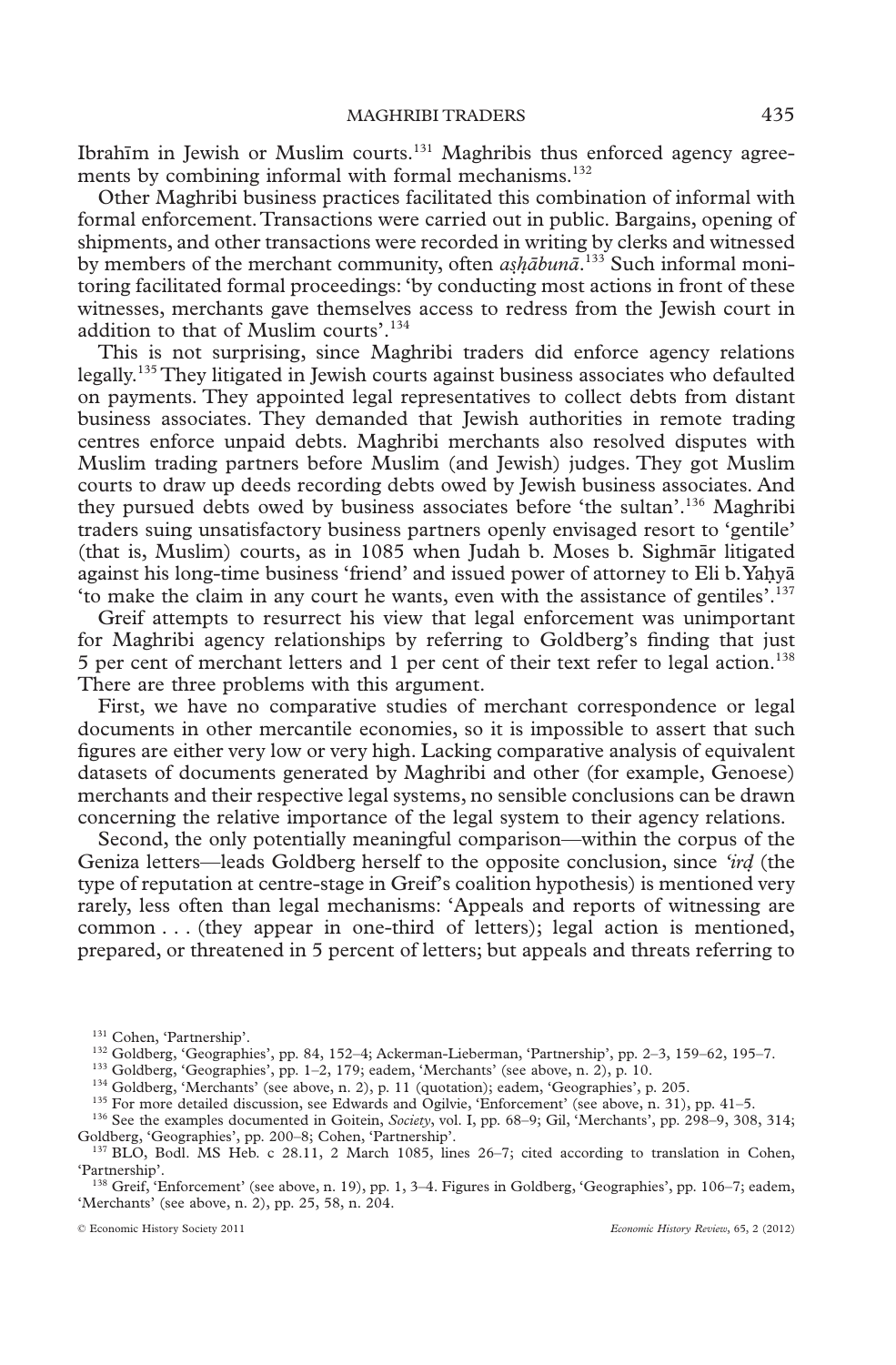one's reputation for honesty, 'ird, occur in less than 1 percent of letters'.<sup>139</sup> From this, Goldberg concludes that Greif's idea of self-enforcing reputation 'was a minor plank laid on top of an important framework of market and legal institutions'.140

A third problem is sample selection bias. Geniza scholars repeatedly emphasize that the Geniza archive almost certainly under-represents legal disputes. Goitein, Stillman, and Goldberg point out that legal cases recorded in Arabic script (necessary for Muslim courts) escape the Geniza depositing rules (applicable to documents in Hebrew characters that might bear the name of God).<sup>141</sup> Ackerman-Lieberman contends that scholars' relative neglect of Geniza legal materials in favour of personal letters under-emphasizes merchants' use of legal mechanisms.142 Goldberg argues that reliance on personal letters for Maghribi traders but on legal contracts for European merchants may exaggerate the perceived difference between their business practices.<sup>143</sup> Finally, merchant letters are likely to under-represent governmental institutions because 'writers took these structures for granted and did not need to devote the same degree of space in their letters to discussing their management as they did for structures they maintained themselves'.144

Notwithstanding these problems, Greif seeks to shore up his argument by claiming that court documents involving agency relations comprise only three of the 745 merchant letters in Gil's Geniza corpus.145 To arrive at this tally, he redefines agency disputes as constituting only those involving 'misconduct', from which he apparently excludes delays or failures in making payments.<sup>146</sup> No justification is given for this extremely narrow redefinition of agency conflicts, which might well exclude several of Greif's own five examples of the putative coalition. Even if such a restricted redefinition were to be accepted, the relevant measure is surely not the fraction of all letters in Gil's corpus, which cover all aspects of life. Greif's three narrowly defined agency disputes actually comprise one-quarter of the 12 trade-related legal documents Greif finds in Gil's corpus.<sup>147</sup> Lacking comparative studies, is this percentage high or low?

While sample selection bias and lack of comparative studies preclude using the Geniza documents in isolation to evaluate the quantitative importance of legal mechanisms, these papers do show that Maghribi merchants took for granted the existence of a formal legal framework which could be used, if necessary, to enforce agency relationships. This is precisely the conclusion Goldberg reaches:

The credibility of this threat [of legal action] is made clear by fragmentary records from a number of eleventh-century mercantile lawsuits...Perhaps most important in this regard is not the evidence of redress of failure, but how common the safeguard of witnessing was: discussion and securing of witnesses of course appears in nearly every potential lawsuit, and are taken for granted in market acts  $\dots$ .<sup>148</sup>

<sup>&</sup>lt;sup>139</sup> Goldberg, 'Geographies', p. 162.

<sup>140</sup> Goldberg, 'Merchants' (see above, n. 2), p. 26.

<sup>&</sup>lt;sup>141</sup> Goitein, *Studies*, p. 350; Stillman, 'Relations', p. 58; Goldberg, 'Geographies', pp. 5, 142, n. 44.

<sup>142</sup> Ackerman-Lieberman, 'Partnership', pp. 1–3.

<sup>&</sup>lt;sup>143</sup> Goldberg, 'Geographies', p. 152.

<sup>144</sup> Ibid., p. 187.

<sup>145</sup> Greif, 'Enforcement' (see above, n. 19), pp. 4–5.

<sup>146</sup> Ibid., pp. 4, n. 5, 16.

<sup>147</sup> Ibid., pp. 4–5.

<sup>&</sup>lt;sup>148</sup> Goldberg, 'Merchants' (see above, n. 2), pp. 24-5.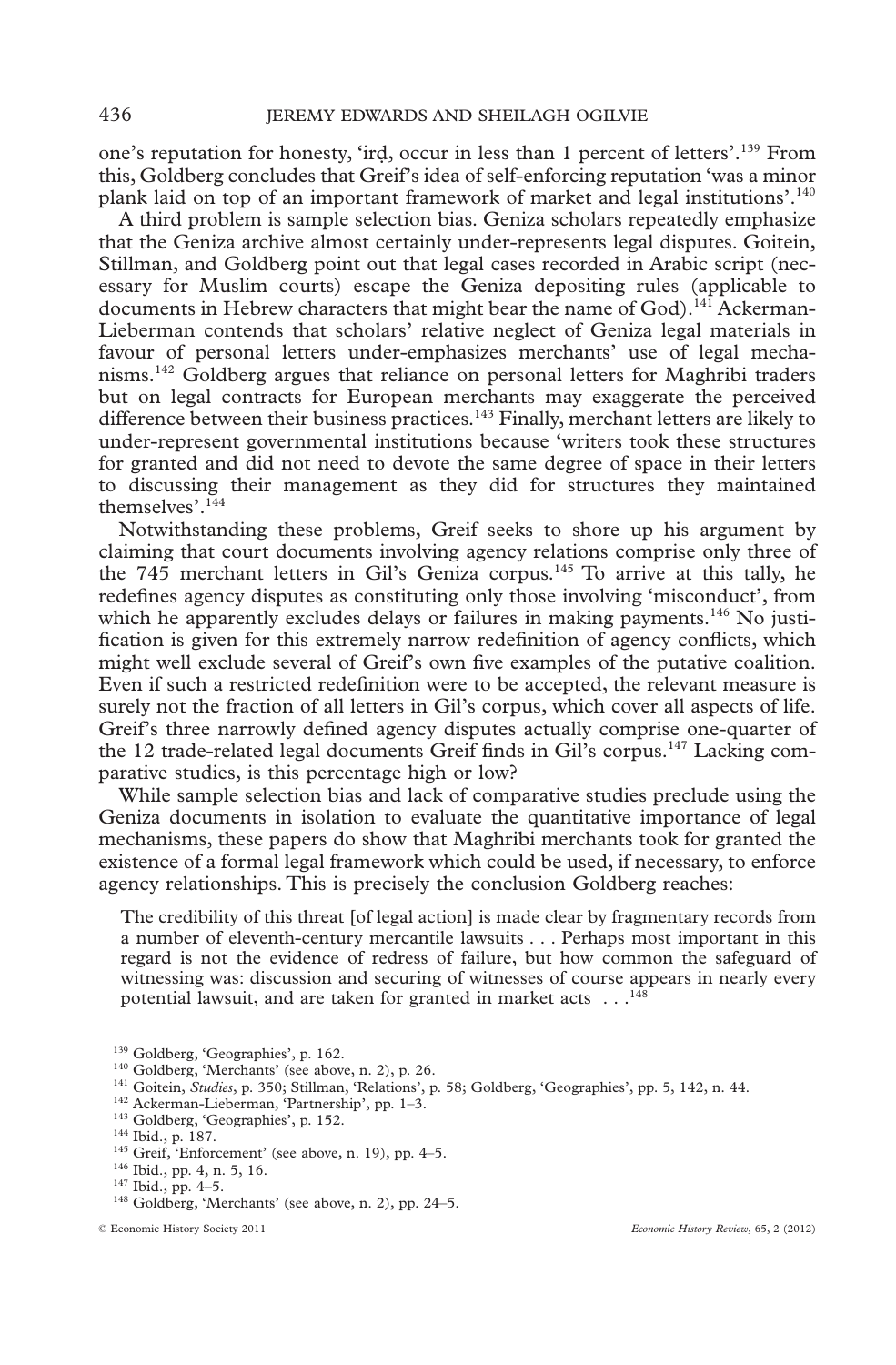In the words of one Maghribi trader pursuing a defaulting business associate in 1085, 'If something can be agreed upon outside of court among you . . . you should all do it. If not, a court judgment would be the most decisive thing'.<sup>149</sup>

Greif further seeks to defend his view that Maghribi agency relationships did not rely on legal enforcement by claiming that merchants' use of the legal system was usually involuntary and was mainly restricted to relationships with non-Maghribis or to inheritance conflicts where legal involvement was mandatory.<sup>150</sup>The evidence contradicts this.

Some legal conflicts certainly arose between Maghribi and non-Maghribi business associates. But this merely reinforces the finding that the Maghribi traders did not constitute a closed coalition, instead forming long-distance trading relationships with outsiders, precisely because they could enforce them legally if necessary. In the early eleventh century, for instance, a Maghribi trader and his Muslim partner resolved a business conflict before the Jewish *dayyan* and the Muslim  $q\bar{a}d\bar{t}$ .<sup>151</sup> Around 1063, a Muslim merchant in Tunisia involved in a flax deal with a Maghribi merchant defaulted on payments and was brought before 'the Sultan' to enforce payment.<sup>152</sup>

However, other legal conflicts over business associations arose purely among Maghribis. Such litigation was not restricted to inheritance conflicts, but involved business associations among living merchants. In one of Greif's own examples (oddly adduced as an instance of informal, coalition-based enforcement), we met the Fustat merchant who was in 1041–2 suing the estate of his deceased business partner, Mūsā ibn al-Majjanī, but being careful to note that he had an outstanding suit against the living son, Yahyā ibn al-Majjanī.<sup>153</sup> Around 1050, several Jewish merchants in Sicily brought accusations 'in front of Muslim authorities ("the Sultān")' over agency relationships involving wares from Egypt.<sup>154</sup> Around 1063, a Maghribi merchant in Palermo sued a fellow Maghribi in Alexandria over various trading associations: a Jewish judge heard the case, the Jewish elders investigated the accounts, and the Jewish court imposed a complicated settlement.<sup>155</sup> In 1076, two Maghribi merchants brought a conflict over their business association to the Alexandria rabbinical court, referring to 'a deed which had been drawn up in a Muslim court'.156 In 1085, a Maghribi merchant in Alexandria issued a power of attorney to an associate in Fustat to litigate, in Muslim courts if necessary, against his former business partner over a trading partnership to Syria.<sup>157</sup> In 11 hearings in the Fustat rabbinical court in the 1090s, a Fustat merchant sued his Tripoli partner over an 'informal commercial collaboration' supplemented by formal contracts in ventures to Aden and India, accusing the partner of having 'sold

<sup>149</sup> BLO, Bodl. MS Heb. d 66.5, 2 March 1085, here lines 5–7; cited according to translation in Cohen, 'Partnership'.

<sup>150</sup> Greif, 'Enforcement' (see above, n. 19), pp. 2, 4–7, 11, 14.

<sup>151</sup> Gil, 'Merchants', p. 281.

<sup>152</sup> Goitein, *Letters*, p. 130.

<sup>153</sup> Ibid., pp. 95–101; Gil, 'Merchants', pp. 288, 297; Goldberg, 'Geographies', p. 297; cf. Greif, 'Reputation', p. 870.

<sup>154</sup> Goldberg, 'Geographies', pp. 2–3.

<sup>155</sup> Goitein, *Letters*, pp. 119–34, here esp. pp. 120, 134.

<sup>156</sup> Gil, 'Merchants', p. 299.

<sup>157</sup> Cohen, 'Partnership'.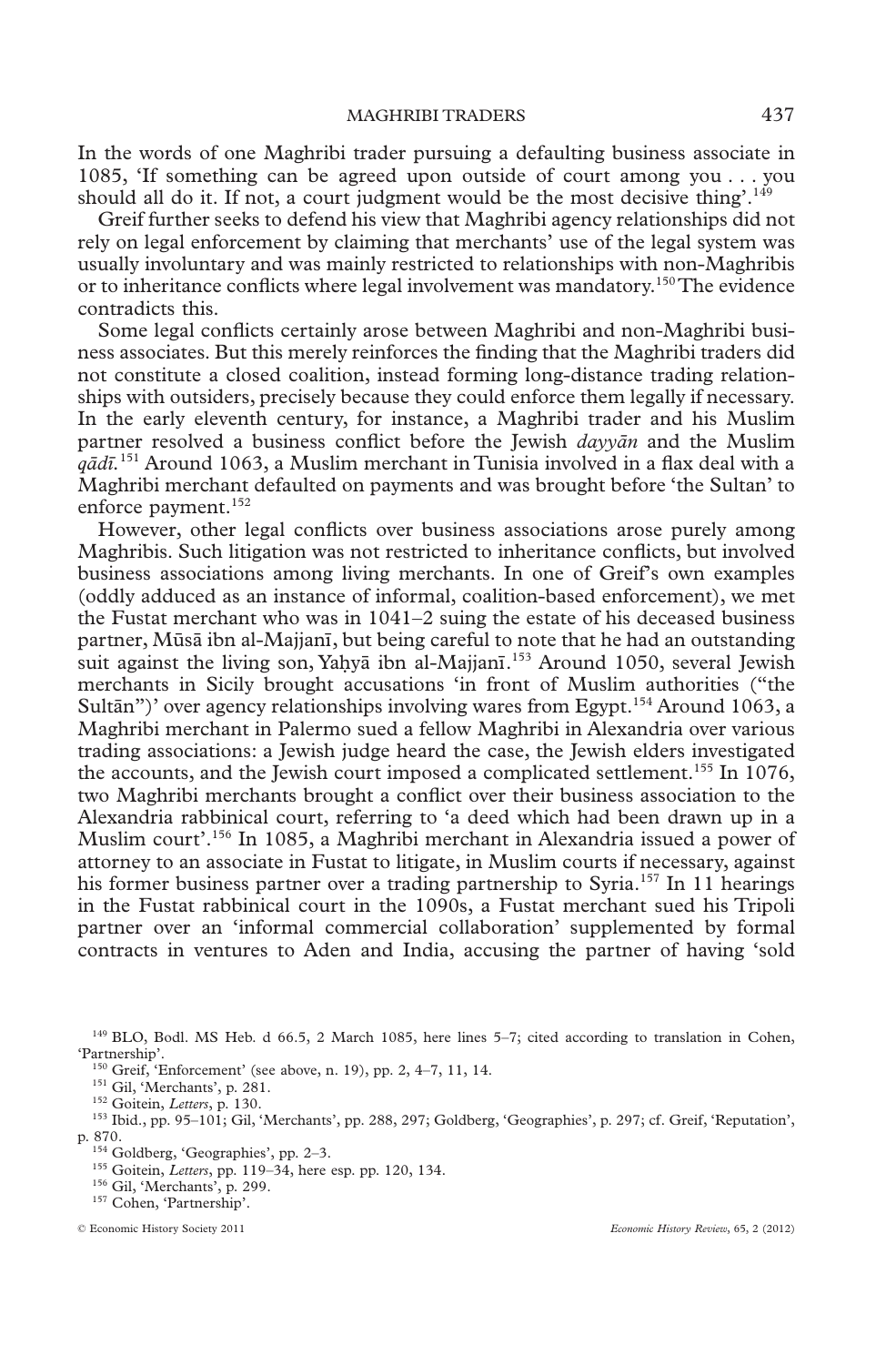textiles in the Red Sea port of Dahlak, against [his] express instructions'.158 An undated eleventh-century conflict between a Maghribi trader and his brother in Qayrawān over a joint business venture to Egypt was brought before a Jewish judge.159 Another undated eleventh-century conflict involved a deed of proxy from a Maghribi merchant in Alexandria to another merchant in Fustat to represent him in court in a conflict with his former business partner from al-Mahdiyya.<sup>160</sup> Maghribi traders thus did use legal mechanisms to enforce agency agreements when informal mechanisms failed.

#### IV

Finally, how should we assess claims that the Maghribi traders demonstrate cultural beliefs to be major determinants of institutional and economic development? As mentioned earlier, Greif counterposes the 'collectivist' cultural beliefs of the Maghribi traders ('non-Muslims who adopted the values of the Muslim society') to the 'individualistic' culture of Genoese merchants (Italians and Christians).161 Despite facing the same technology and opportunities, he claims, the Maghribis' collectivist culture made them develop the informal coalition while individualism made Genoese merchants develop a formal legal system.<sup>162</sup> According to Greif, 'the Maghribis' institutions resemble those of contemporary developing countries, whereas the Genoese institutions resemble the developed West, suggesting that the individualistic system may have been more efficient in the long run'.163 Greif then uses Maghribi collectivism to support his view that 'motivation provided by beliefs and norms  $\dots$  is the linchpin of institutions'.<sup>164</sup> Aoki, too, buttresses his definition of an institution as 'a self-sustaining system of shared beliefs'165 by referring to the Maghribis as a collectivist culture which was 'inferior in its capacity to exploit new exchange opportunities'.<sup>166</sup>

Do Maghribi business practices support these propositions? They do not. As we have seen, the Maghribis used the legal system to register trading partnerships and to litigate against unsatisfactory agents. Legal mechanisms involved costs, delays, and risks, so Maghribi traders used them rarely, preferring to enforce agency agreements using informal mechanisms. But this was no unique manifestation of Maghribi cultural collectivism.

Medieval Genoese merchants also enforced agency relations using informal sanctions based on social networks. Byrne, for instance, finds that twelfth-century Genoese merchants relied chiefly on 'verbal agreements based on custom, on mutual trust and personal reputation, with the simple handclasp as the binding tie'.167 Dahl argues that thirteenth- and fourteenth-century merchants in Italian cities including Genoa controlled their overseas agents primarily through informal

<sup>158</sup> Goitein, *Studies*, pp. 330, 335–6; Goitein and Friedman, *Traders*, pp. 13, 27–36, 167–281 (quotation p. 33).

<sup>159</sup> Gil, 'Merchants', pp. 306–7.

<sup>160</sup> Ibid., pp. 311–12.

<sup>&</sup>lt;sup>161</sup> See Greif, 'Beliefs'; idem, *Institutions*, p. 279, also chs. 3 and 9.

<sup>162</sup> Greif, *Institutions*, p. 300.

<sup>163</sup> Ibid., pp. 300–1.

<sup>164</sup> Ibid., pp. 39 (quotation), 45.

<sup>165</sup> Aoki, *Analysis*, p. 10.

<sup>166</sup> Ibid., p. 73.

<sup>167</sup> Byrne, *Shipping*, pp. 28–9.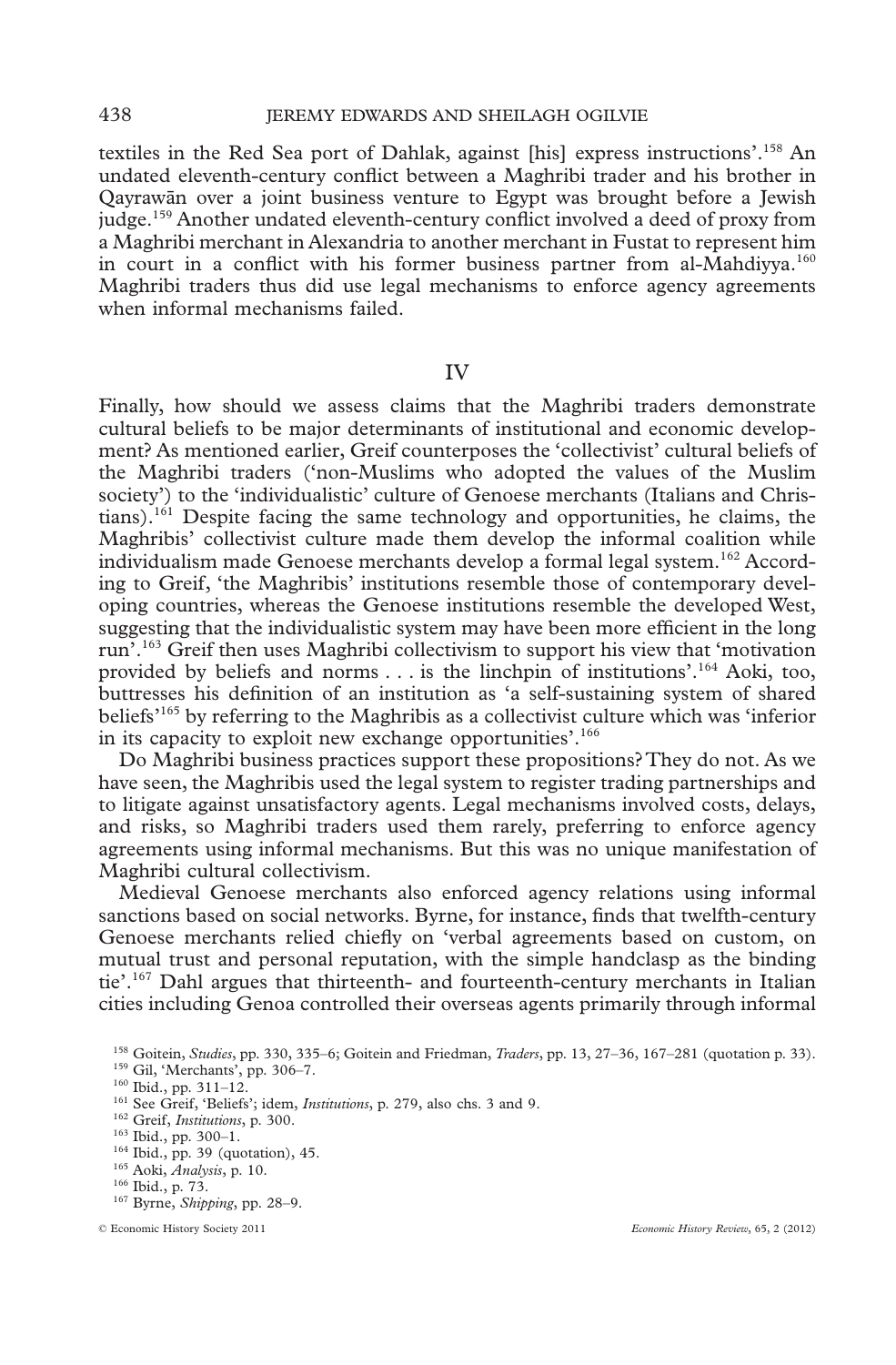networks of trust.168 Court maintains that as late as the sixteenth century, 'With no durable centralized state institutions to regulate and bolster long-distance trade, Genoese merchants relied on informal networks consisting of a combination of close associates and transient partners'.<sup>169</sup>

Other Italian merchants also used informal sanctions and social networks to manage agency relationships. De Roover describes thirteenth-century Italian merchants as favouring business relationships among networks of friends and relatives precisely because these facilitated social sanctions against opportunism.<sup>170</sup> Goldthwaite argues that fifteenth-century Florentine merchants 'could not have conducted the kind of business activity they engaged in without continual contact with one another and without an implicit trust in one another, for independent as they were in an organizational sense, they had to work through the far-flung web of relations they all depended on'.<sup>171</sup> According to McLean and Padgett, this informal merchant network can be substantiated empirically: 'we know statistically that such an implicit system did indeed exist'.<sup>172</sup>

Merchants in northern Europe also managed agency relations through informal networks. According to Selzer and Ewert, German Hanseatic merchants in the medieval Baltic formed a cohesive network, cemented by reputation and cultural ties, which meant that they 'largely dispensed with contractual relationships for their business dealings with one another. As late as the fifteenth century, business dealings based on reciprocity predominated . . . The network guaranteed . . . the effectiveness of a multilateral reputation mechanism in which uncooperative or fraudulent behaviour by individual members was penalized by loss of reputation and thus loss of business. Instead of bilateral contracts fixed in writing... reputation and trust typically sufficed'.173 Gelderblom observes the same for sixteenthcentury Dutch merchants: 'Kinship, shared cultural beliefs, or the prospect of repeat transactions generated trust among merchants and induced them to respect the agreed-on terms of payment and delivery'.<sup>174</sup>

Studies of Genoa, Florence, Germany, and the Netherlands thus all find merchants enforcing agency relations using reputation and informal sanctions within social networks. In these economies, legal mechanisms of contract enforcement were available, just as they were for the Maghribis. But disputes were usually resolved using informal, reputation-based sanctions, in which social networks played an important role, and the legal system was typically employed only as a last resort. Gelderblom finds that the Dutch merchant Hans Thijs sedulously avoided formal litigation against defaulting agents, preferring relational contracting, amicable settlement, and informal pressure; if these failed, 'he took his losses rather than engaging in endless litigation'.175 Selzer and Ewert find that Hanseatic merchants preferred informal pressures within their network to legal sanctions against business agents they felt had fleeced them.<sup>176</sup> Such findings suggest that the

- <sup>168</sup> Dahl, *Trade*, esp. pp. 39–41, 95–7, 271–3, 285–6, 292–6.
- <sup>169</sup> Court, '*Januensis*', p. 987.
- <sup>170</sup> de Roover, *Medici*, p. 21.
- <sup>171</sup> Goldthwaite, 'Medici', p. 23.
- <sup>172</sup> McLean and Padgett, 'Florence', p. 233.
- <sup>173</sup> Selzer and Ewert, 'Institutionenökonomik', pp. 24–5; additional examples in idem, 'Netzwerke', pp. 30–3.
- <sup>174</sup> Gelderblom, 'Governance', pp. 607 (quotation), 620, 622, 624.
- <sup>175</sup> Ibid., p. 634.
- <sup>176</sup> Selzer and Ewert, 'Netzwerke', pp. 33-5.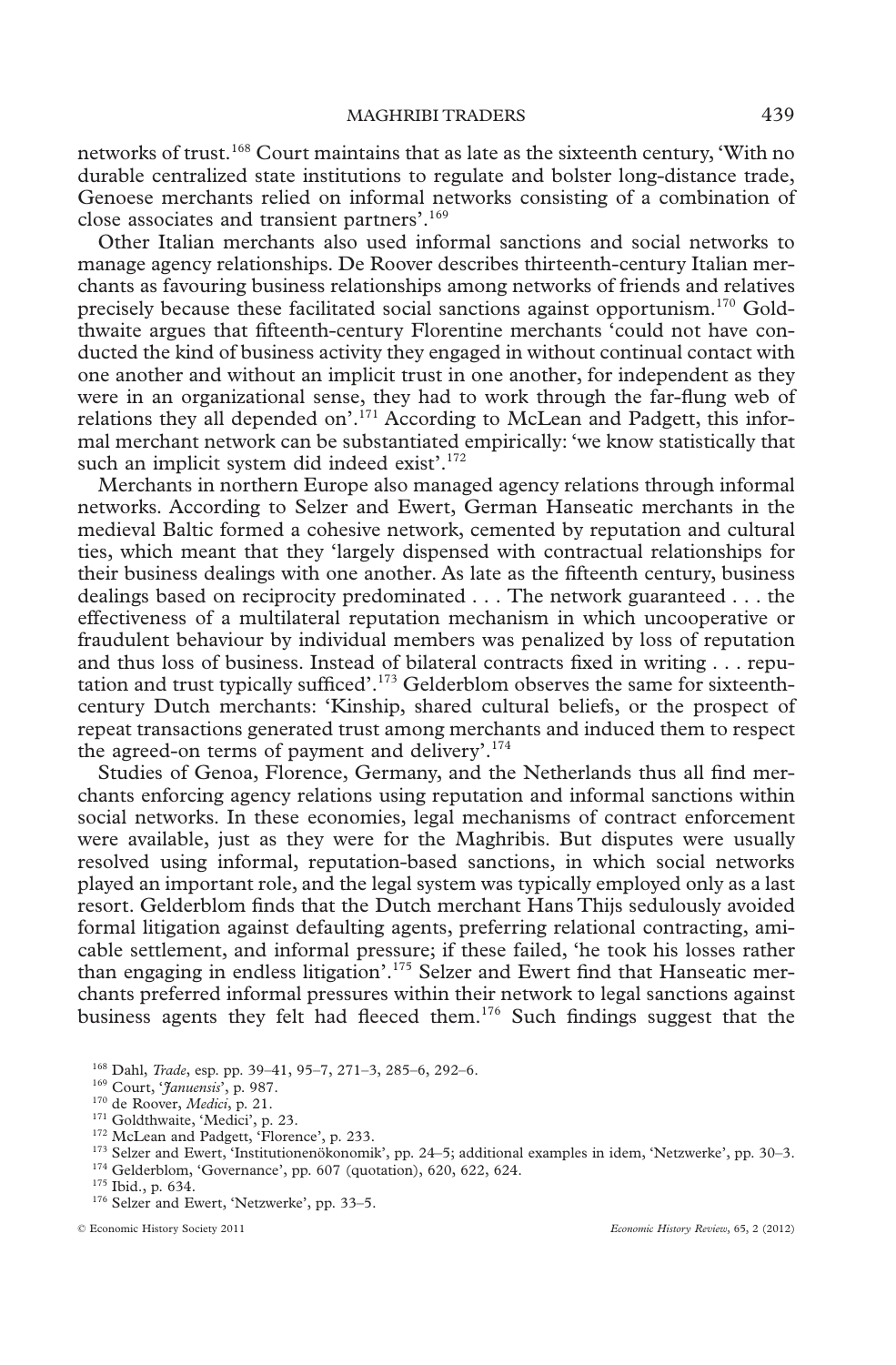similarities between Maghribi and European merchants were more striking than the differences.

The cultural theory of Maghribi-European divergence makes a second claim—that European individualism generated family firms while Maghribi collectivism fostered a broader merchant 'coalition'.177 But here, too, the premise of the argument is false. Most Geniza scholars find plentiful evidence of Maghribi merchants forming family firms. According to Goitein, the Taherti family firm of Qayrawān, 'ideally exemplify a family business', being described in one Geniza letter as 'one band, united by one spirit'.<sup>178</sup> Stillman argues that great family business houses were common in eleventh-century Geniza records,<sup>179</sup> and recounts how 'most business undertakings were done entirely with the family's capital', with non-familial partnerships typically infrequent and short-term.<sup>180</sup> Goitein describes family partnerships between fathers and sons, uncles and nephews, and elder and younger brothers.181 Such partnerships were sometimes explicitly intended to ensure that the family business would survive generational turnover, as with Hillel b. Eli whose will instructed his brother (who was also his business partner) 'to continue the partnership until it could be formally reinstated when the orphans came of age'.<sup>182</sup> Goldberg points out that 'some 20 percent of business letters mention a female relative, attesting to the high proportion of business relationships based on close family ties'.<sup>183</sup>

Far from contrasting Maghribi traders with Italian merchants, a number of Geniza scholars emphasize their similarities in establishing family firms. Goitein, for instance, describes the family firms of the Maghribis as resembling those of the medieval Venetians.184 Stillman characterizes the Ibn 'Awkal family firm as being 'reminiscent of the *fraterne* which later were to dominate Venetian business life',<sup>185</sup> likening it to 'the Medici in Florence, the Datini, or Pisani in Venice, the Grimaldi in Genoa, or the Arnolfini in Lucca'.186

Conversely, medieval Italian trade had family firms, but was not dominated by them. A database of over 11,000 Genoese commercial agreements reveals that intra-family relationships accounted for less than 5 per cent of all long-distance trading associations established 1154–1210, rising to 10 per cent around 1240 and 20 per cent around 1300.187 As van Doosselaere points out, this finding contradicts the widely held view 'that kinship ties formed the basic Genoese business units that spurred the commercial revolution'.<sup>188</sup> Italian merchants, like Maghribi merchants, traded both as individuals and in family firms. Evidence on business forms does not substantiate a fundamental cultural divide between Maghribi and Italian merchants.

177 Greif, 'Beliefs', pp. 940-1; idem, 'Reputation', pp. 875-6.

- <sup>178</sup> Goitein, *Society*, vol. I, pp. 180–1.
- <sup>179</sup> Stillman, 'House', p. 21.
- <sup>180</sup> Stillman, 'Relations', pp. 49, 71-2, 78 (quotation).
- <sup>181</sup> Goitein, *Society*, vol. I, pp. 180–3.
- <sup>182</sup> Ibid., pp. 180–1.
- <sup>183</sup> Goldberg, 'Geographies', p. 75; see also pp. 175–6, 352.
- <sup>184</sup> Goitein, *Society*, vol. I, p. 181.
- <sup>185</sup> Stillman, 'Relations', pp. 49, 71-2, 78 (quotation).
- <sup>186</sup> Stillman, 'House', p. 83 (quotation); Stillman, 'Relations', p. 166.
- <sup>187</sup> van Doosselaere, *Agreements*, pp. 13–17, 178 (fig. 5.1). <sup>188</sup> Ibid., p. 179.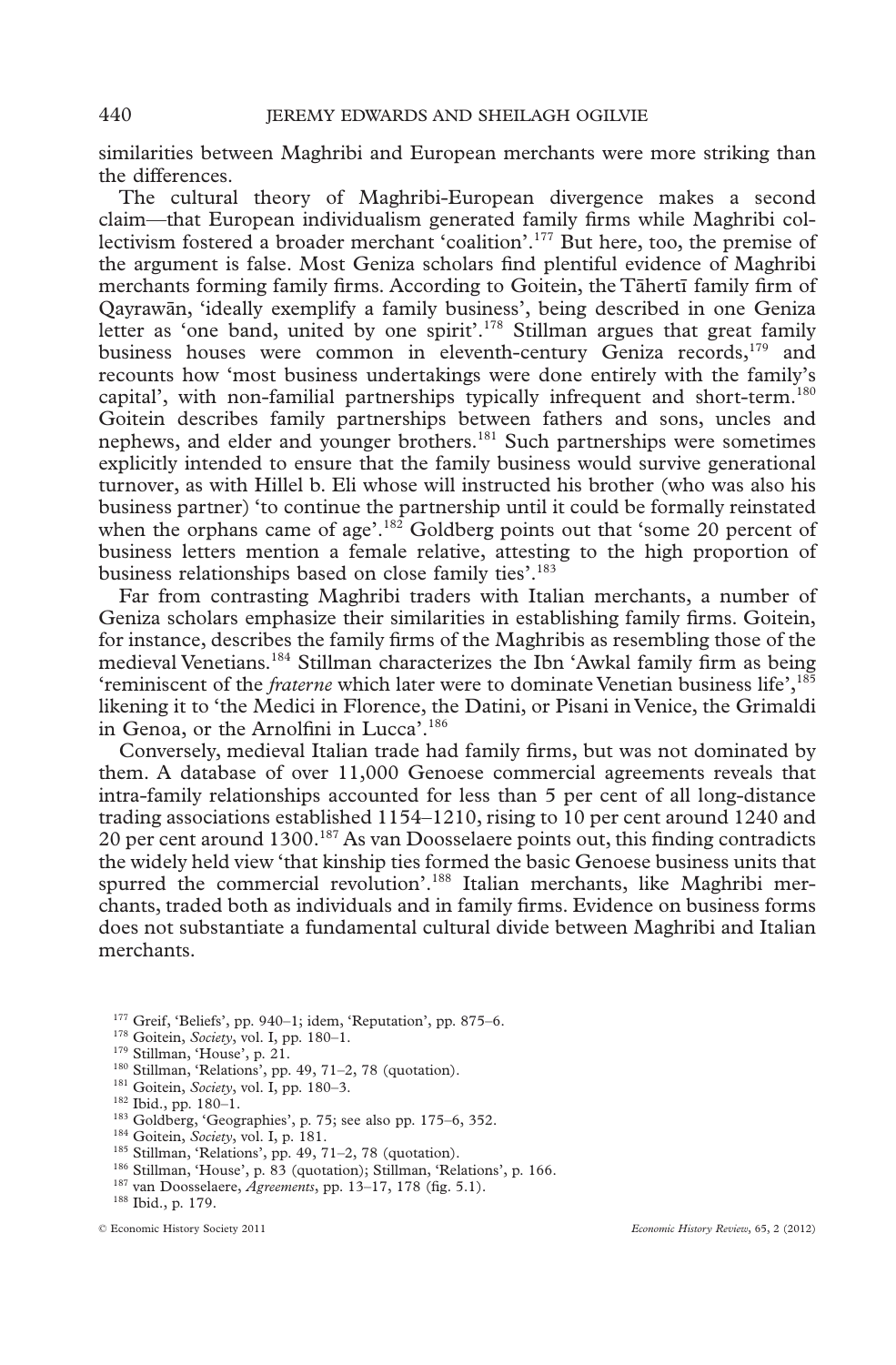The cultural theory of Maghribi-European divergence makes a third claim—that by the twelfth century 'collectivism' was leading to Maghribi commercial decline and 'individualism' to Genoese commercial dominance.189 But commercial divergence between Maghribi and Genoese traders can be explained by the broader institutional framework and the historical conjunctures they faced, without appealing to unobservable cultural differences.

For one thing, the Maghribi traders were a Jewish minority in Muslim-ruled polities, while Genoese merchants enjoyed full citizens' rights in their own autonomous city-state. Their contrasting socio-political status had inevitable repercussions for the two groups' respective economic privileges, legal entitlements, political influence, and relations with the majority population.<sup>190</sup> Second, political and military instability increased commercial insecurity in the central Mediterranean from the mid-eleventh century on. This caused the Maghribi traders to reduce the geographical scope of their trade and intensify their involvement in intraregional commerce and local industry.<sup>191</sup> Genoese merchants, by contrast, were protected from commercial insecurity by the Genoese navy, precisely because merchants were important in the Genoese polity.<sup>192</sup> A third reason for apparent Maghribi decline is that the frequency of merchant correspondence in the Cairo Geniza—the sole source of information about the Maghribi traders—was reduced in the later twelfth century when the most affluent Jewish merchants moved away from Old Cairo to New Cairo, the seat of government.<sup>193</sup> Finally, at the beginning of the thirteenth century, a powerful association of Muslim merchants, the Kārīmis, secured privileges from the political authorities granting it an extensive legal monopoly and excluding outsiders from many aspects of long-distance trade.194

A number of observable characteristics of the constraints facing Maghribi traders thus differed from those facing Genoese merchants, and changed over this period. There is no need to appeal to an unverifiable cultural 'collectivism' to explain the decline of the former and the success of the latter.

#### V

What can we conclude from this reappraisal of the Maghribi traders? First, there is no evidence that the Maghribi traders enforced long-distance agency relations through the hypothesized coalition. Second, the Maghribis cannot be used to advocate exclusive, private-order social networks to enforce contracts and facilitate exchange in developing economies. Third, the Maghribis provide no foundation for a 'cultural' theory of development.

Not a single empirical example adduced to support the coalition hypothesis shows that it actually existed. The Maghribis enforced contracts using a combi-

<sup>193</sup> Goitein, *Society*, vol. 1, pp. 148–9.

<sup>194</sup> Ibid., vol. 1, pp. 38, 148–9.

© Economic History Society 2011 *Economic History Review*, 65, 2 (2012)

<sup>189</sup> Greif, *Institutions*, pp. 300–1; idem, 'Beliefs', pp. 942–3; North, *Understanding*, p. 136; Aoki, *Analysis*, for example, pp. 10, 73.

<sup>190</sup> Goitein, *Society*, vol. I, pp. 29–73, 266–72; Goldberg, 'Geographies', pp. 16, 32, 130–1, 187–99, 208–11, 327–9, 395–9; Epstein, *Genoa*, pp. 40–9, 66–70, 76–8, 111–12.

<sup>191</sup> Stillman, 'Relations', p. 17; Gil, 'Institutions', p. 154; Goldberg, 'Geographies', esp. pp. 251–2, 269–306, 397–400, 404.

<sup>192</sup> van Doosselaere, *Agreements*, pp. 30–43, 48–50; Epstein, *Genoa*, pp. 40–9, 66–70, 76–8, 111–12.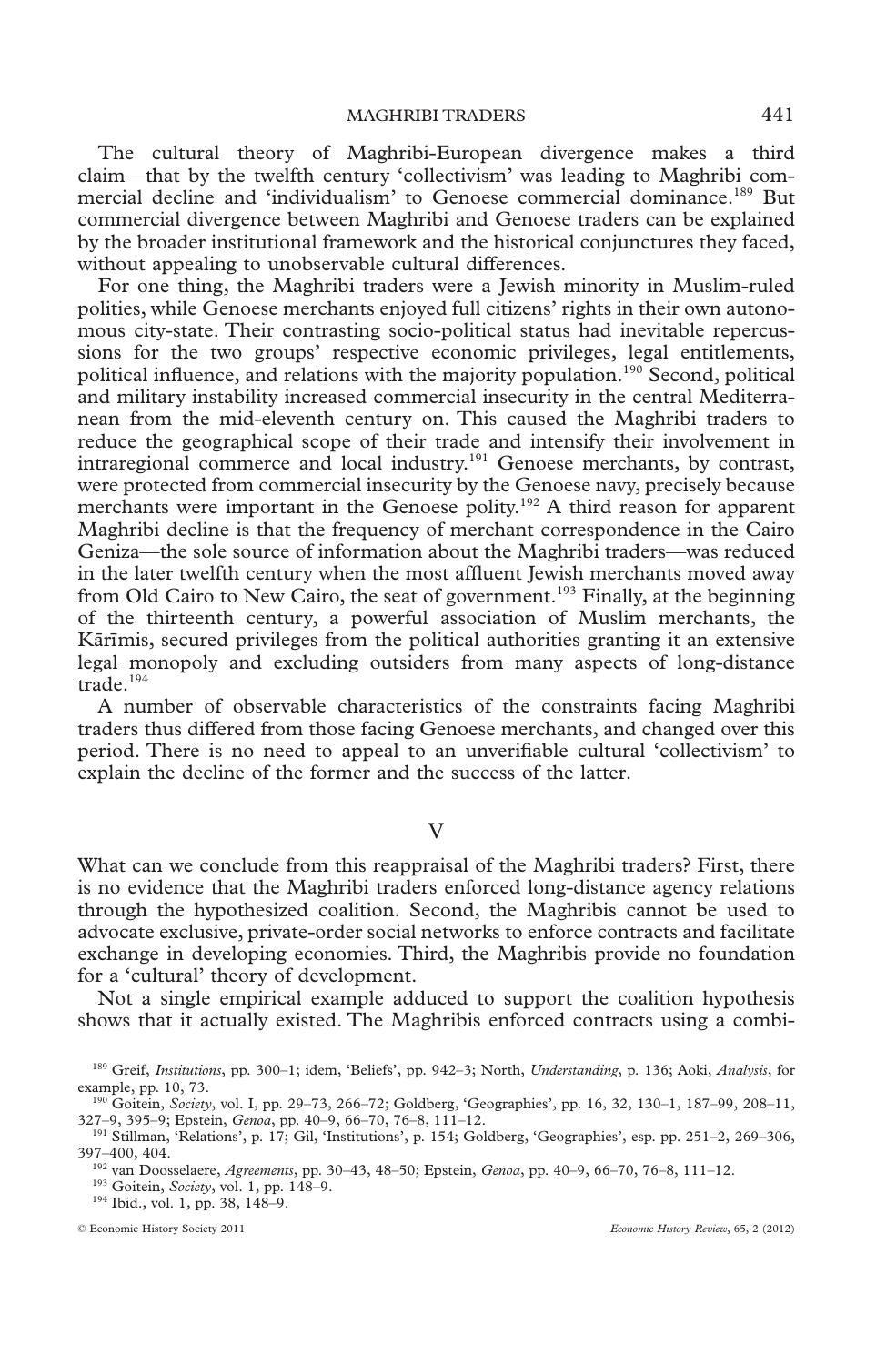nation of legal and informal mechanisms. They supplemented informal bilateral mechanisms with reputational pressure based on a wider group of Maghribi traders, but this was restricted to social circles in contact with the conflicting parties and did not remotely encompass the entire community of Maghribi traders throughout the Mediterranean. Such use of social ties in mercantile relationships is no different from that observed in many pre-modern economies, including Genoa, Florence, Germany, and the Netherlands. In not a single case can privateorder enforcement of agency agreements through collective ostracism by a Maghribi coalition be observed in operation.We must therefore reject the hypothesis that such an institution existed.

The Maghribis provide no support for the idea that the 'social capital' of exclusive, private-order networks can substitute for legal mechanisms to support economic development. The web of trust-based business relationships among *ashābunā* did play a role in Maghribi contract enforcement, but the *ashābunā* did not comprise a closed or clearly defined group. Merchants who were *ashabuna*<sup>5</sup> formed multiple, overlapping networks, and undertook business associations with individuals who were not *ashābunā*. Agency relationships also existed between<br>Mashajhi and Muslim the dans nuclearly hashane contracts could be enforced using *n* and will were not *ashabana*. Agency relationships also existed between<br>Maghribi and Muslim traders, precisely because contracts could be enforced using legal institutions. Maghribi traders avoided litigation if possible. But as a last resort they used legal mechanisms to enforce agency agreements. Their long-distance trade was not conducted solely using private-order enforcement mechanisms.

Finally, the Maghribis provide no support for 'cultural' theories of economic development. Maghribis made voluntary use of legal procedures alongside informal mechanisms, and established family firms explicitly described by Geniza scholars as resembling (but pre-dating) the great merchant houses of medieval Italy. Conversely, merchants in medieval Italy and other parts of Europe used informal sanctions alongside legal enforcement. Medieval Genoese trade, although it had family firms, was not dominated by them. There is no evidence that the Maghribis were inherently more 'collectivist' than any other medieval trading culture. They cannot be used as the foundation for a cultural theory of European developmental superiority.

A scrupulous examination of the Maghribi case, however, does offer promising insights into the institutional basis for impersonal exchange. First, the Geniza merchants, like other long-distance trading groups, successfully managed longdistance agency relations using a variegated array of institutions—informal, quasiformal, and legal. Second, informal and formal mechanisms were often mobilized in tandem and reinforced each other's effectiveness. Third, the precise combination of public and private institutions actually deployed can only be understood by taking account of the broader institutional framework and the historical conjunctures merchants faced. Acknowledging the full range of mechanisms used by the Maghribi traders offers an essential first step towards a more comprehensive theory of the institutions needed for market-based development.

*Date submitted 18 April 2010 Revised version submitted 1 December 2010 Accepted 16 December 2010*

DOI: 10.1111/j.1468-0289.2011.00635.x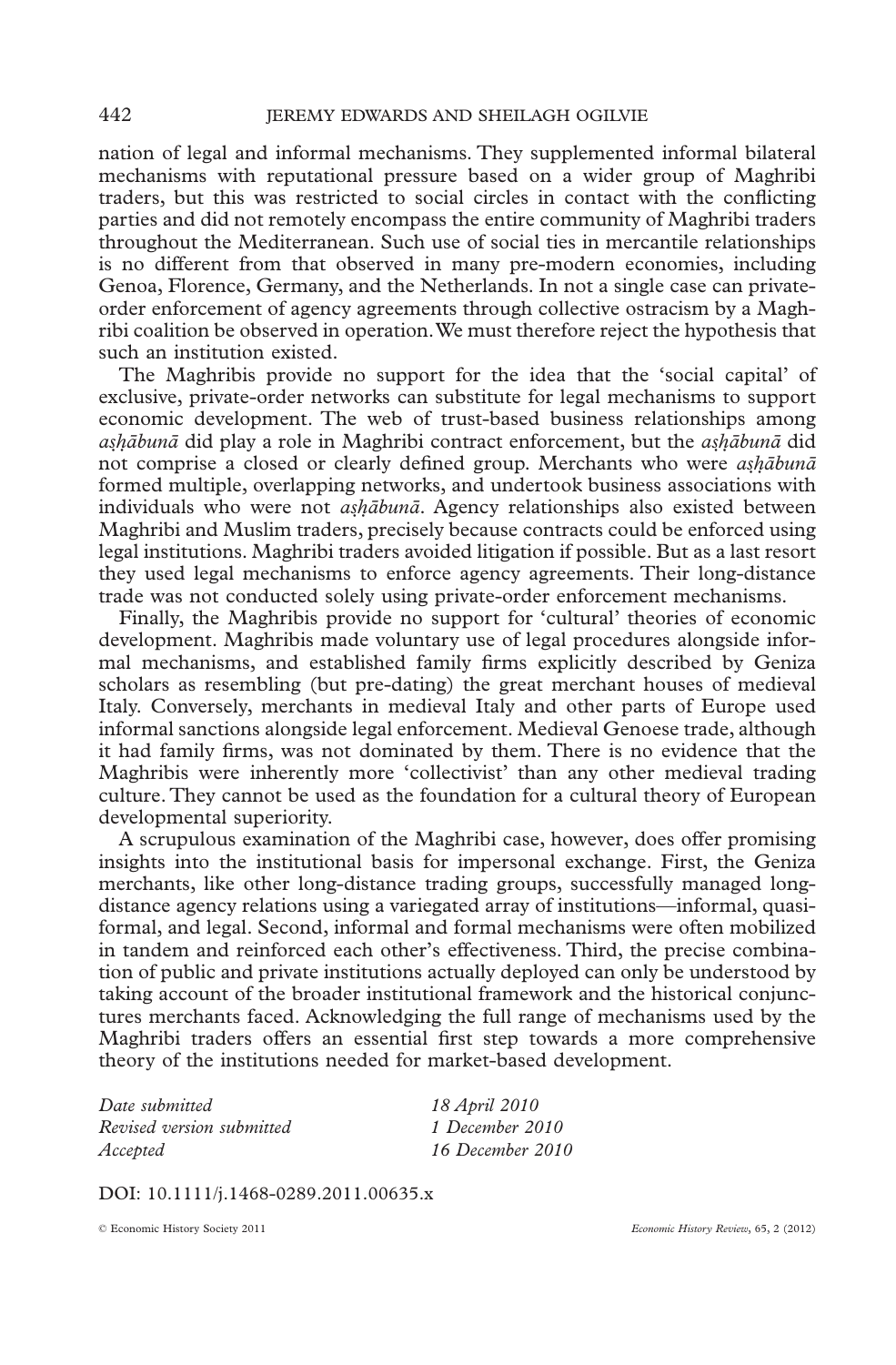#### MAGHRIBI TRADERS 443

#### **Footnote references**

- Ackerman-Lieberman, P. I., 'A partnership culture: Jewish economic and social life seen through the legal documents of the Cairo Geniza', 2 vols. (unpub. Ph.D. thesis, Princeton Univ., 2007).
- Aoki, M., *Toward a comparative institutional analysis* (Cambridge, Mass., 2001).
- Bernstein, L., 'Opting out of the legal system: extralegal contractual relations in the diamond industry', *Journal of Legal Studies*, 21 (1992), pp. 115–57.
- Bernstein, L., 'Private commercial law in the cotton industry: creating cooperation through rules, norms, and institutions', *Michigan Law Review*, 99 (2001), pp. 1724–90.
- Byrne, E. H., *Genoese shipping in the twelfth and thirteenth centuries* (Cambridge, Mass., 1930).
- Clay, K., 'Trade without law: private-order institutions in Mexican California', *Journal of Law, Economics and Organization*, 13 (1997), pp. 202–31.
- Cohen, M. R., 'A partnership gone bad: a letter and a power of attorney from the Cairo Geniza, 1085', in M. Ghanaim, ed., *The Sasson Somekh Festschrift* [not yet titled] (Tel Aviv, forthcoming).
- Court, R., '*Januensis ergo mercator*: trust and enforcement in the business correspondence of the Brignole family', *Sixteenth Century Journal*, XXXV (2004), pp. 987–1003.
- Dahl, G., *Trade, trust and networks: commercial culture in late medieval Italy* (Lund, 1998).
- van Doosselaere, Q., *Commercial agreements and social dynamics in medieval Genoa* (Cambridge, 2009).
- Durlauf, S. N. and Fafchamps, M., 'Social capital', in P. Aghion and S. N. Durlauf, eds., *Handbook of economic growth*, vol 1B (Amsterdam and London, 2005), pp. 1639–99.
- Epstein, S. A., *Genoa and the Genoese, 958–1528* (Chapel Hill, N.C., 1996).
- Faille, C., 'Trading on reputation', *Reason*, 38, 8 (2007), pp. 66–9.
- Friedman, M. A., 'Quṣayr and Geniza documents on the Indian Ocean trade', *Journal of the American Oriental Society*, 126 (2006), pp. 401–9.
- Gelderblom, O., 'The governance of early modern trade: the case of Hans Thijs, 1556–1611', *Enterprise and Society*, 4 (2003), pp. 606–39.
- Gil, M., 'The Jews in Sicily under Muslim rule, in the light of the Geniza documents', *Italia Judaica. Atti Del I Convegno Internazionale Bari 18–22 Maggio 1981*, 2 (1983), pp. 87–134.
- Gil, M., *Palestine during the first Muslim period (634–1099)*, 3 vols. (Tel Aviv, 1983) [in Hebrew and Arabic].
- Gil, M., *A history of Palestine 634–1099* (Cambridge, 1992).
- Gil, M., 'The Jewish merchants in the light of eleventh-century Geniza documents', *Journal of the Economic and Social History of the Orient*, 46 (2003), pp. 273–319.
- Gil, M., 'Institutions and events of the eleventh century mirrored in Geniza letters (part I)', *Bulletin of the School of Oriental and African Studies*, 67 (2004), pp. 151–67.
- Goitein, S. D., 'The Cairo Geniza as a source for the history of Muslim civilisation', *Studia Islamica*, 3 (1955), pp. 75–91.
- Goitein, S. D., *Studies in Islamic history and institutions* (Leiden, 1966).
- Goitein, S. D., *A Mediterranean society: the Jewish communities of the Arab world as portrayed in the documents of the Cairo Geniza*, 5 vols. (Berkeley and Los Angeles, 1967–93).
- Goitein, S. D., 'Formal friendship in the medieval near east', *Proceedings of the American Philosophical Society*, 115 (1971), pp. 484–9.
- Goitein, S. D., *Letters of medieval Jewish traders* (Princeton, N.J., 1973).
- Goitein, S. D. and Friedman, M. A., *India traders of the middle ages: documents from the Cairo Geniza:'India book'* (Leiden and Boston, 2008).
- Goldberg, J., 'Geographies of trade and traders in the eleventh-century Mediterranean: a study based on documents from the Cairo Geniza' (unpub. Ph.D. thesis, Columbia Univ., 2005).
- Goldthwaite, R. A., 'The Medici bank and the world of Florentine capitalism', *Past and Present*, 114 (1987), pp. 3–31.
- Greif, A., 'The organization of long-distance trade: reputation and coalitions in the Geniza documents and Genoa during the eleventh and twelfth centuries' (unpub. Ph.D. thesis, Northwestern Univ., 1989).
- Greif, A., 'Reputation and coalitions in medieval trade: evidence on the Maghribi traders', *Journal of Economic History*, XLIX (1989), pp. 857–82.
- Greif, A., 'Contract enforceability and economic institutions in early trade: the Maghribi traders' coalition', *American Economic Review*, 83 (1993), pp. 525–48.
- Greif, A., 'Cultural beliefs and the organization of society: a historical and theoretical reflection on collectivist and individualist societies', *Journal of Political Economy*, 102 (1994), pp. 912–50.
- Greif, A., *Institutions and the path to the modern economy: lessons from medieval trade* (Cambridge, 2006).

Macaulay, S., 'An empirical view of contract', *Wisconsin Law Review* (1985), pp. 465–82.

- Mailath, G. J. and Samuelson, L., *Repeated games and reputations: long-run relationships* (New York, 2006).
- Margariti, R. E., *Aden and the Indian Ocean trade: 150 years in the life of a medieval Arabian port* (Chapel Hill, N.C., 2007).
- McLean, P. D. and Padgett, J. F., 'Was Florence a perfectly competitive market? Transactional evidence from the Renaissance', *Theory and Society*, 26 (1997), pp. 209–44.
- McMillan, J. and Woodruff, C., 'Private order under dysfunctional public order', *Michigan Law Review*, 98 (2000), pp. 2421–58.